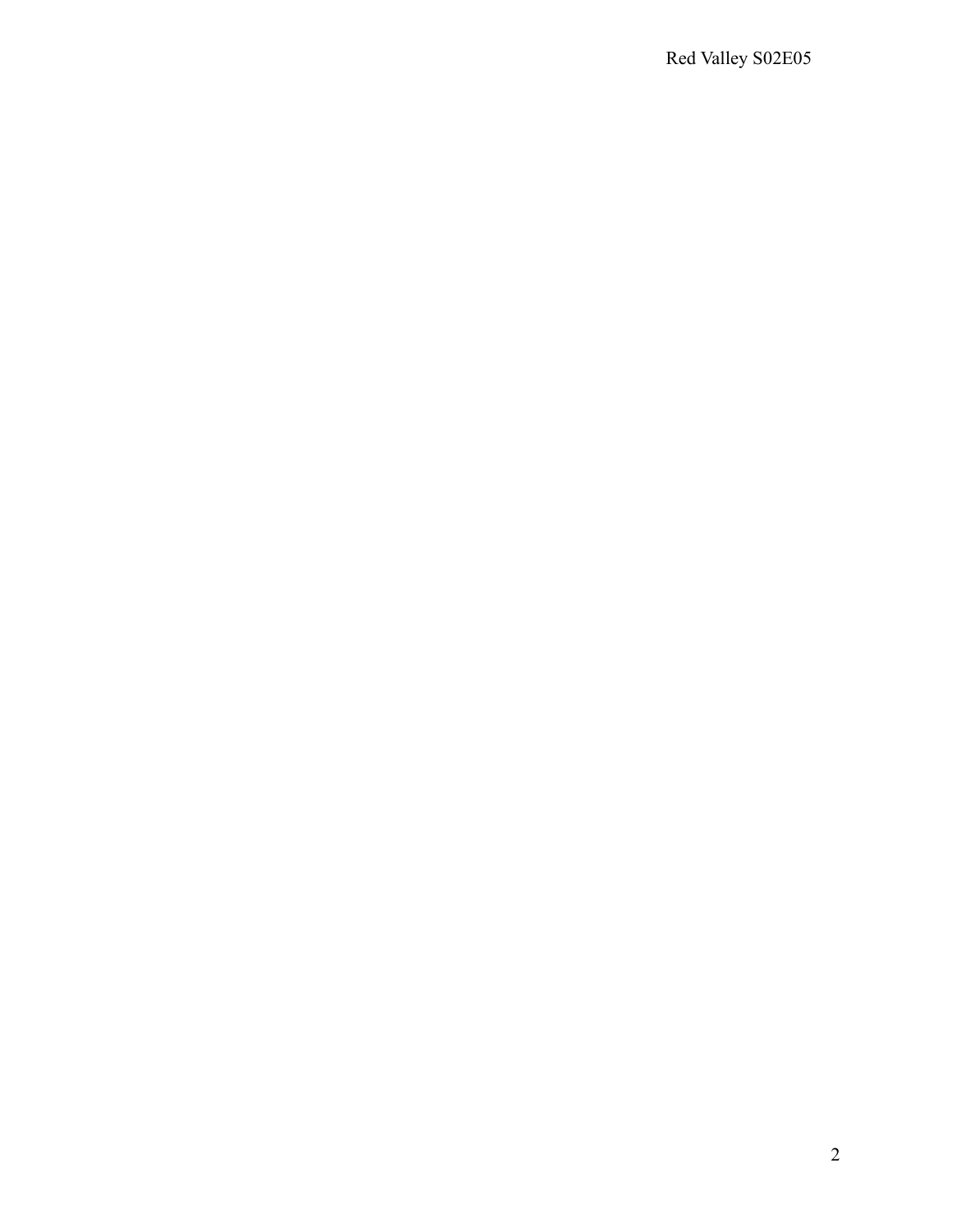# **Character List**

Warren Godby Gordon Porlock Degracious Melé (Grace) Aubrey Wood GORD Hester Hiyashi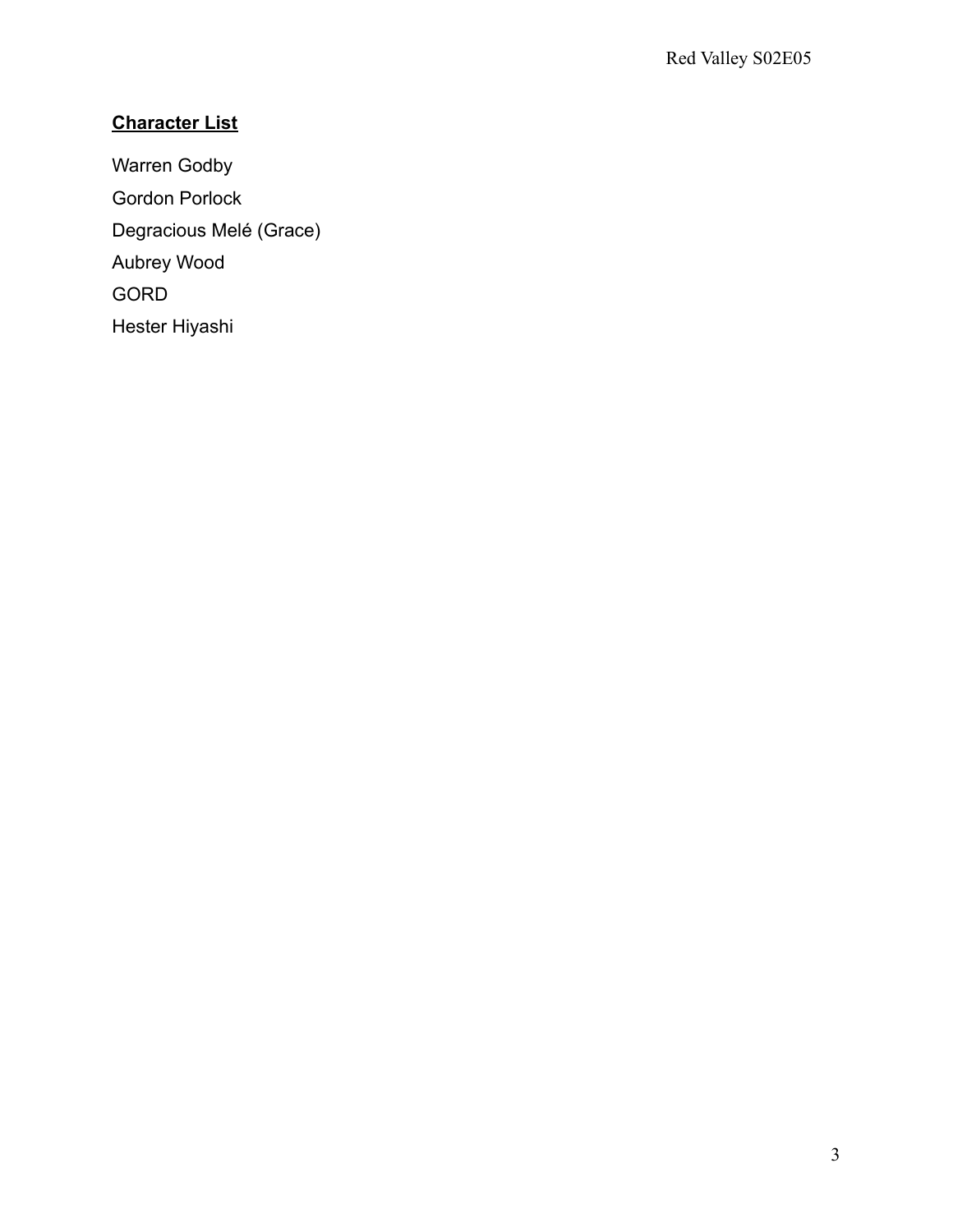### **SEASON 2 EPISODE 5**

#### 'A THOUSAND TONNES OF ROCK'

## **SCENE 1**

# 2020. GORDON AND WARREN ARE IN THE MESS PLAYING POOL. MUSIC PLAYS. THROUGHOUT THE SCENE THERE IS A CHANGE TO WARREN'S VOICE THAT HE'S TRYING TO HIDE - A FRAILTY. HE IS OCCASIONALLY SHORT OF BREATH AND HAS A COUGH.

- 1. WARREN: So the Pus Crank Christmas medley was called Beth-mayhem?
- 2. GORDON: O Little Town of Bethmayhem. We did several actually.
- 3. WARREN: Oh yeah. What were they called?
- 4. GORDON: God Rest Ye Metal Gentlemen.
- 5. WARREN: Good.
- 6. GORDON: The First No-Hell.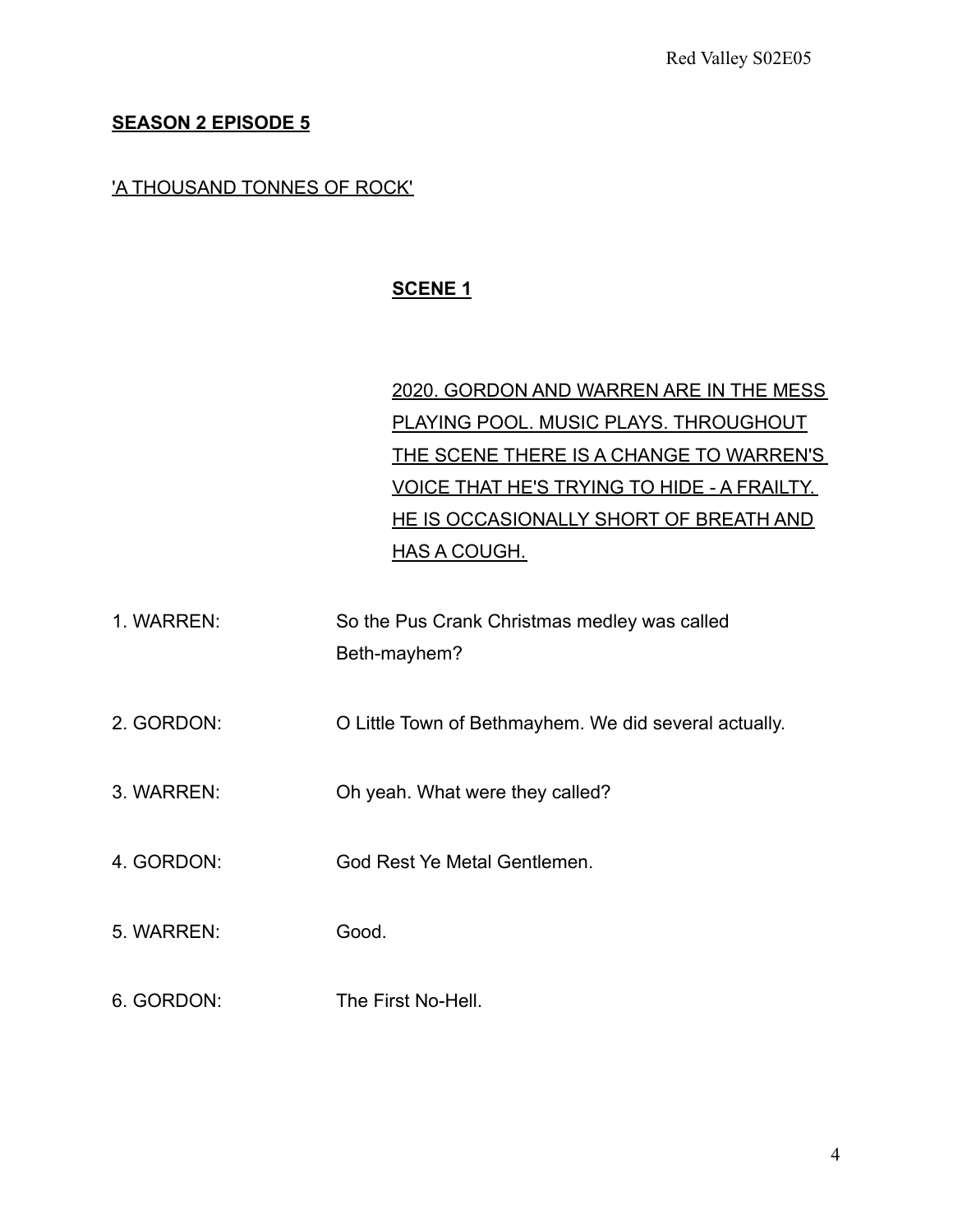- 1. WARREN: Very good!
- 2. GORDON: Good King Wencesthrash.
- 3. WARREN: Wencesthrash?
- 4. GORDON: It's harder than you think!

## WARREN TAKES A MOMENT TO THINK.

- 5. WARREN: We Wish You A Metal Christmas.
- 6. GORDON: Too easy.

# WARREN MISHITS THE BALL, DISTRACTED BY A COUGH.

- 7. GORDON: You alright?
- 8. WARREN: Yep. Fine.
- 9. GORDON: You lose a life for that.
- 10. WARREN: I know.

# GORDON HITS THE BALL, WARREN TAKES HIS TURN ENTHUSIASTICALLY.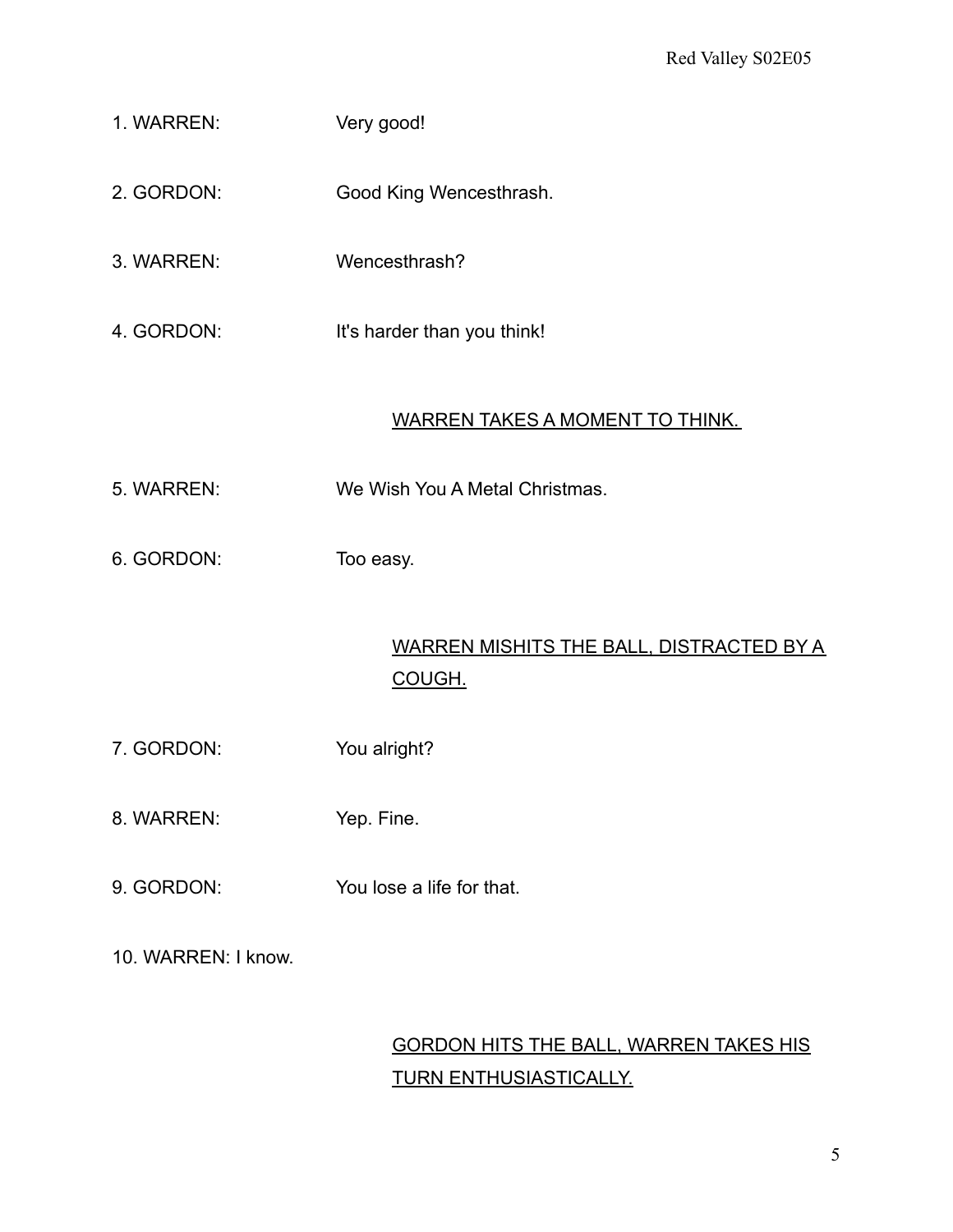- 1. WARREN: While Shepherds Rocked Their Socks By Night!
- 2. GORDON: Better!
- 3. WARREN: The 12 Days of Crustmas.
- 4. GORDON: Yes!

## CUT TO CREDITS.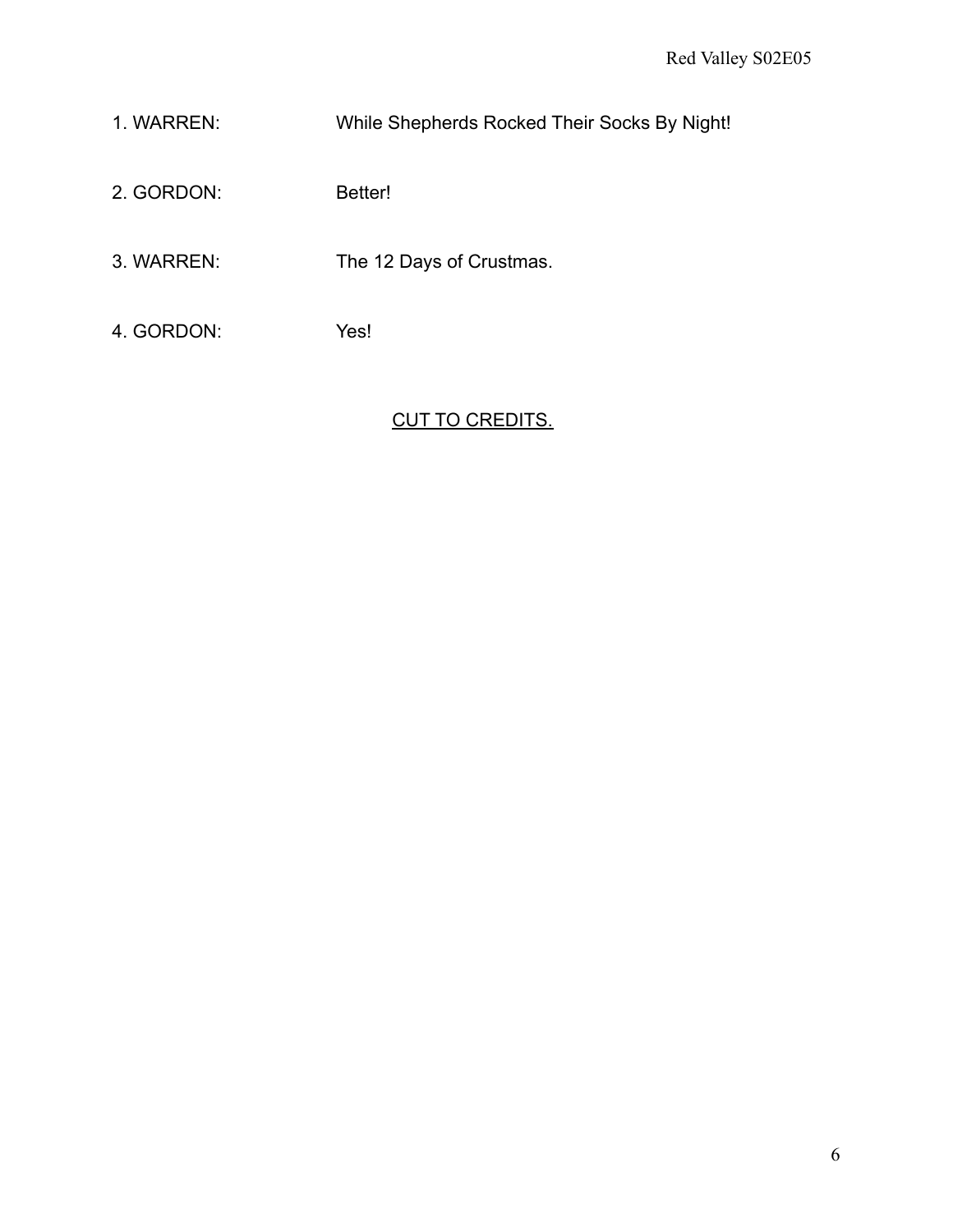## SCENE<sub>2</sub>

# WARREN AND GORDON ARE PLAYING GOLDENEYE.

1. WARREN: Would you rather...do a tiny shit every hour on the hour, or spend one week a year doing all your shits in one go? 2. GORDON: During sleeping hours as well? 3. WARREN: For which? The every hour one? 4. GORDON: Yeah. Wait. No, both of them. You couldn't shit for a full week 24/7 without sleep. 5. WARREN: You get to sleep as normal. 6. GORDON: Would the week be exempt from annual leave or sick pay entitlements? Does this impact the whole human race or just me personally? I'd hate to lose a week of holiday because - Oh! Ha! 7. WARREN: Fuck sake. 8. GORDON: That is why you don't play as Baron Samedi on Goldeneye. 9. WARREN: He's the coolest one.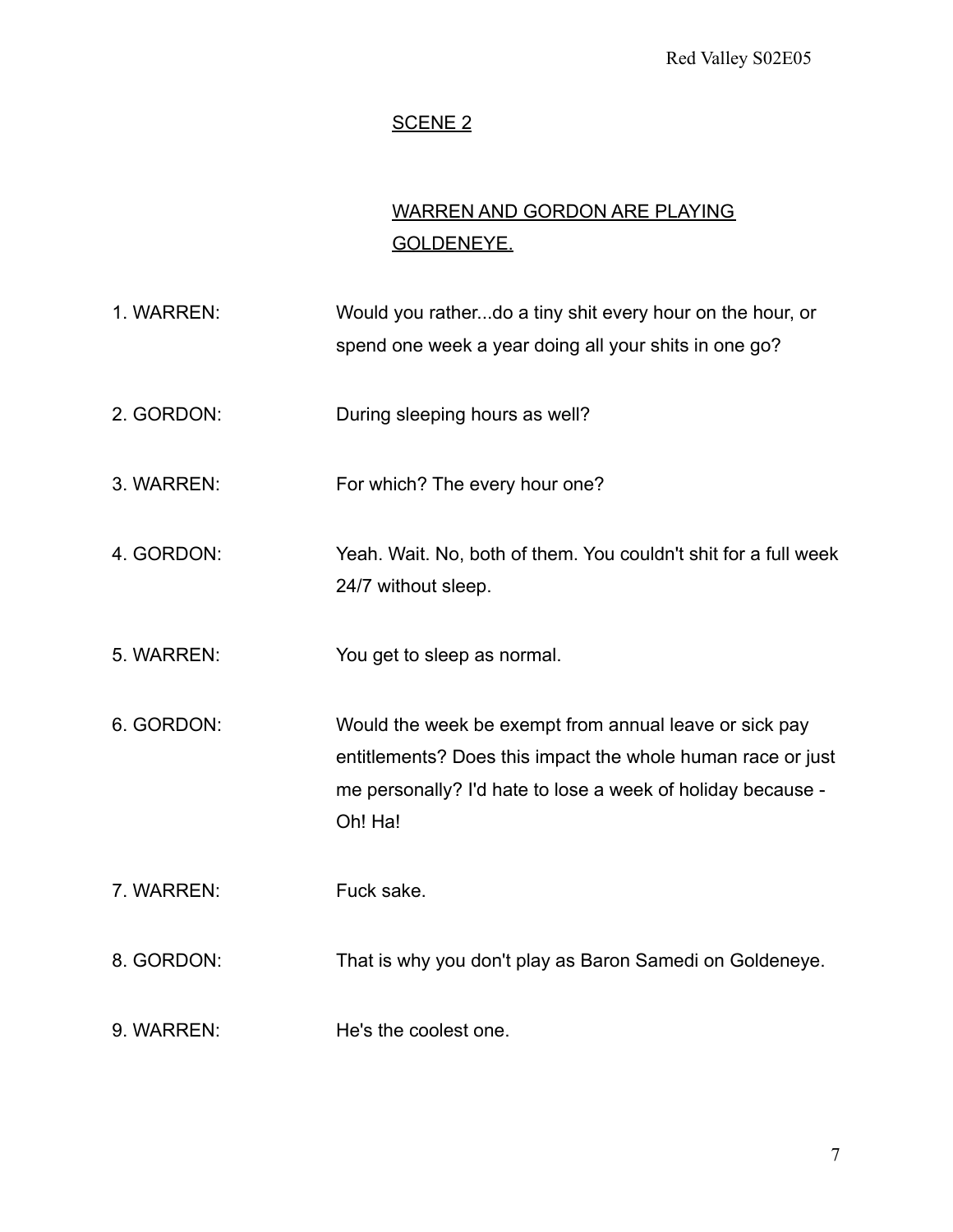- 1. GORDON: But his tophat still counts as his head so he has like 3 times the surface area for me to get a headshot.
- 2. WARREN: Well let me be Mishkin then.
- 3. GORDON: No I'm always Mishkin. You have everyone else to be.
- 4. WARREN: But I want to be Mishkin.
- 5. GORDON: You only want to be Mishkin cos you can't have him. I like the shape of his head.
- 6. WARREN: His head is square. They all have square heads. Oh, she's waddling, look.
- 7. GORDON: Waffles! Hey!

8. WARREN: I thought tortoises came bigger.

- 9. GORDON: She's only wee. She came out of an egg remember. She'll get bigger. Like shoebox big.
- 10. WARREN: Do you like her?
- 11. GORDON: She's my daughter now. Aren't you Waffles? Ow! She pinched me! Didn't you! I can't believe they actually gave us a tortoise.
- 12. WARREN: The almighty power I wield.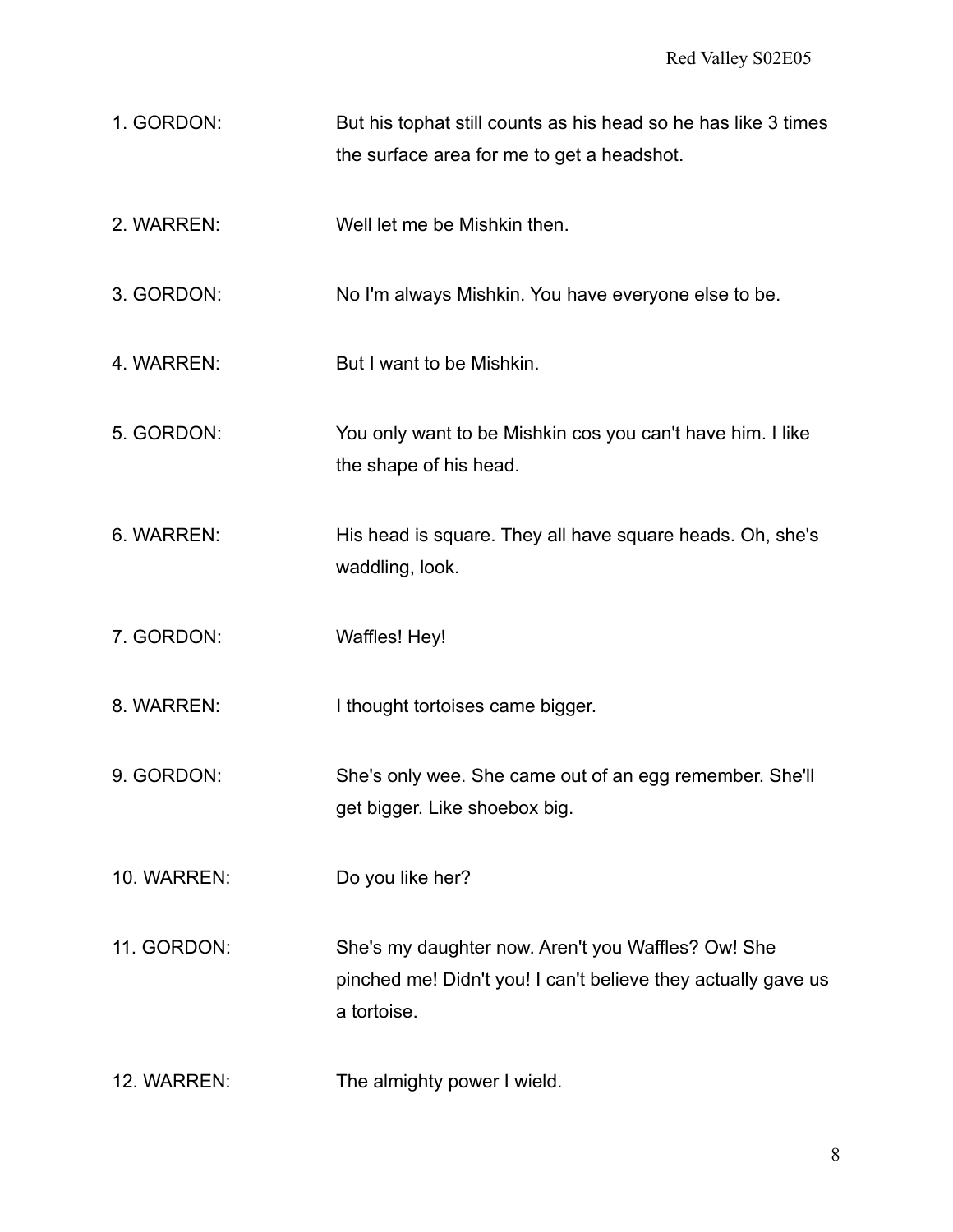### THE COMM CRACKLES.

1. GRACE: Warren, can we see you in the lab in 5 minutes please. Over. 2. WARREN: That's a ten four. Over. 3. GORDON: A-ok. 4. WARREN: Roger Roger. 5. GRACE: What? 6. WARREN: Yep. Give me 5 minutes. 7. GRACE: That's what I said. 8. WARREN: I mean 10 minutes. 9. GORDON: Is that... is it time to -10. WARREN: No, it's just more scans I think.

## THE COMMS GO AGAIN.

11. GRACE: Gordon, I need you to help Pamela with the saline. We need to top up the supply, there's not enough down here for another freeze and Bryony wants him in before 19:00.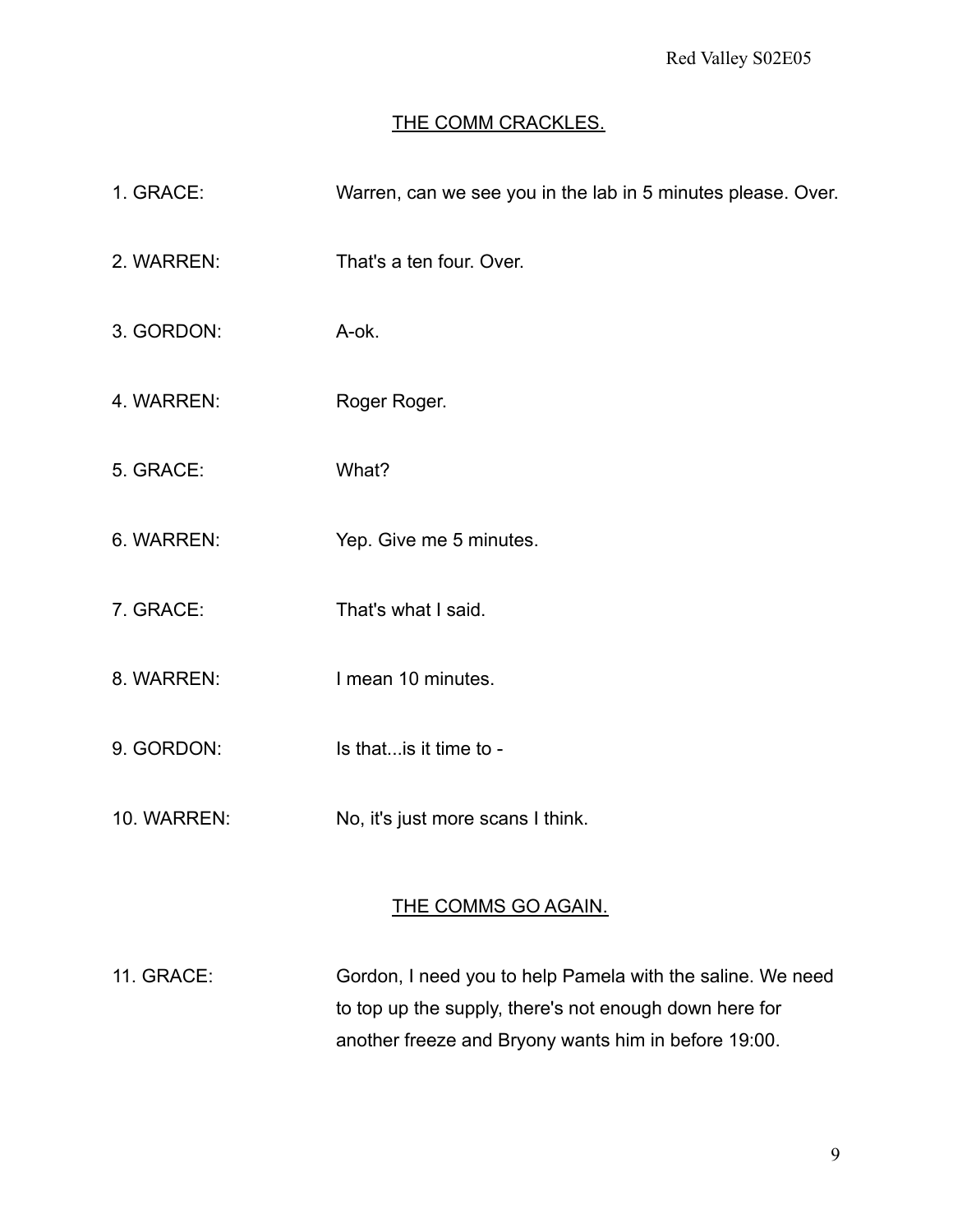#### **THEY PAUSE.**

- 2. WARREN: We'll be there now.
- 3. GORDON: Warren you've been out less than a week.
- 4. WARREN: They must be stepping it up.
- 5. GORDON: You know you don't have to -
- 6. WARREN: I know. I don't have to do anything.

#### AWKWARD SILENCE.

- 7. GORDON: Warren. Do you...do you like going into hypersleep?
- 8. WARREN: I like being good at something.
- 9. GORDON: You're good at GoldenEye. And you don't have to risk your life every time you play it.
- 10. WARREN: You'll be here when I'm out.
- 11. GORDON: Always am.
- 12. WARREN: Well if you're not, I get to be Mishkin. In perpetuity.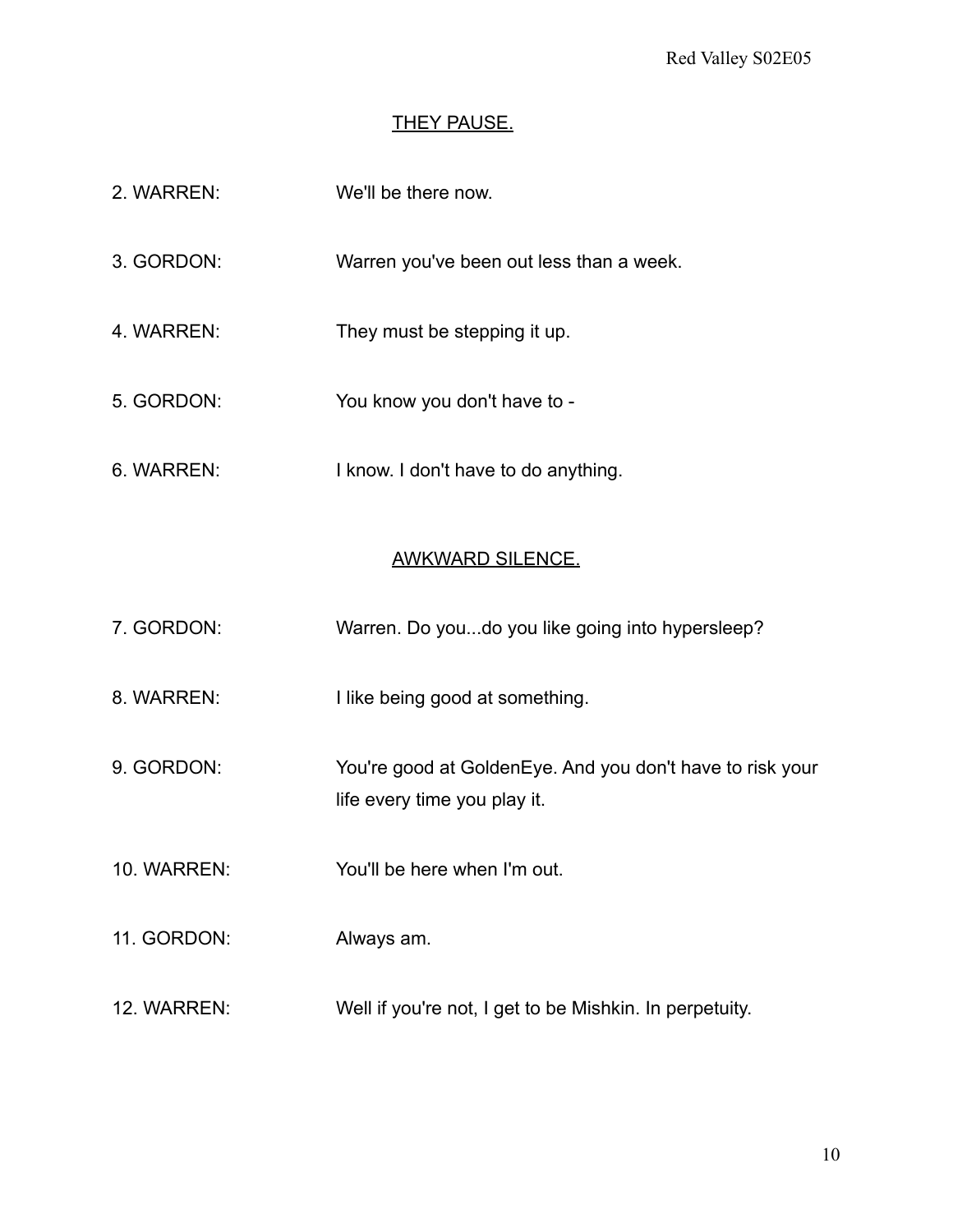## **SCENE 3**

AUBREY, IN HER VAN, HIDDEN NOT FAR FROM THE STATION. IT'S COLD AND RAINING BUT SHE'S STOOD WITH THE DOOR TO THE VAN OPEN. SHE PICKS UP THE COMM SHE GOT FROM WARREN AND TURNS IT ON. SHE CLICKS THROUGH THE CHANNELS, HEARING STATIC, BURSTS OF PAMELA AND GRACE IN CONVERSATION. ONCE SHE'S AT CHANNEL SIX SHE STOPS, AND WAITS. EVENTUALLY THE COMM CRACKLES TO LIFE.

1. GORDON: Hello? 2. AUBREY: Hi Gordon. 3. GORDON: Aubrey? 4. AUBREY: Yes, it's still me. How are you? 5. GORDON: I'm freezing. 6. AUBREY: I'm sure there's plenty of places you could go inside where they wouldn't walk in on you.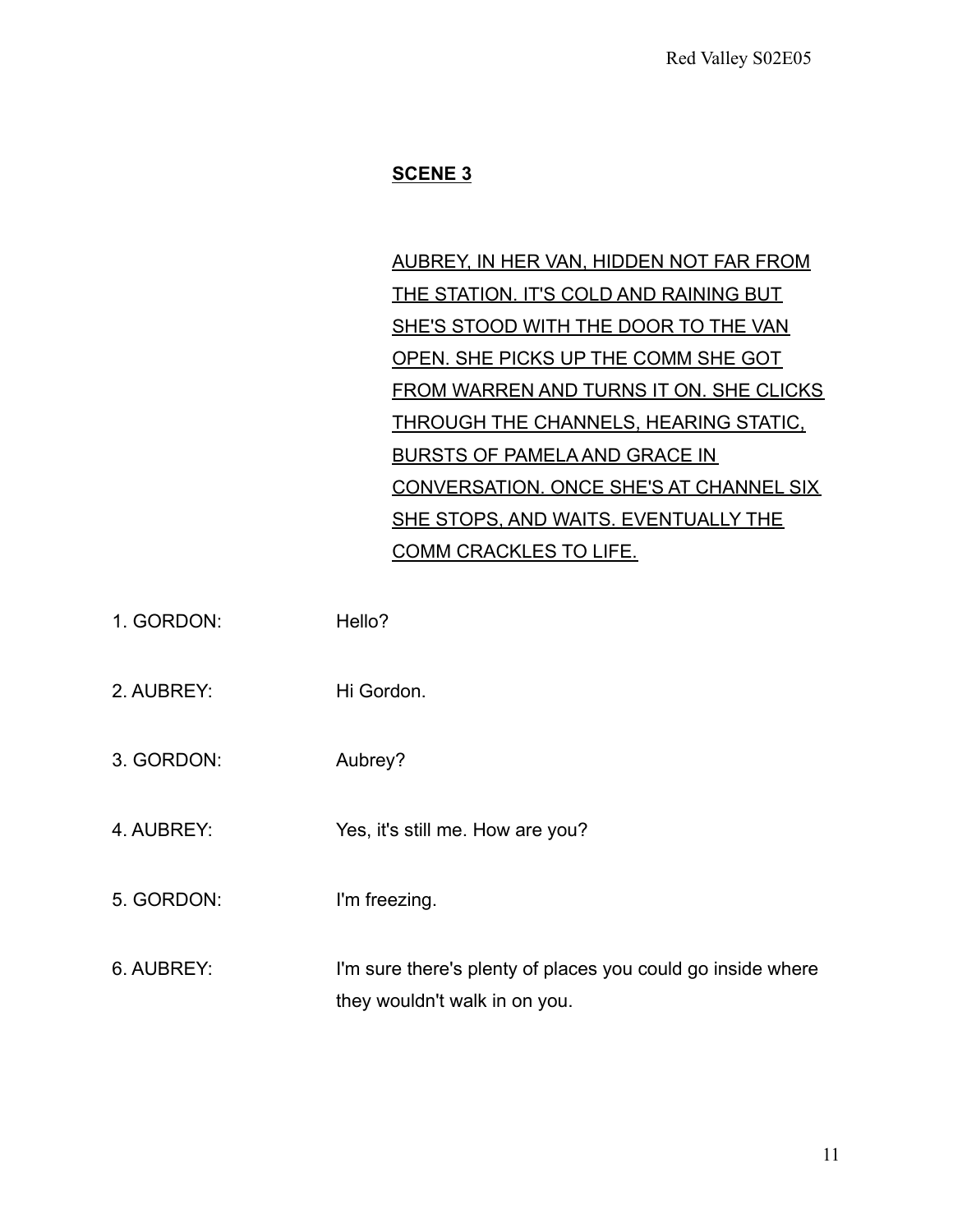- 1. GORDON: I don't trust anywhere inside. I don't really trust being outside. I don't know how long I can get away with this Aubrey. I can only pretend to inspect the guttering so many times.
- 2. AUBREY: To be honest you shouldn't be pretending. The icicles that build up on those gutters are lethal. They're like stalactites. I remember one broke off when Ben was carrying some equipment and bumped into a wall, I swear it would've gone straight through his head if it had hit him.
- 3. GORDON: Maybe I shouldn't stand beneath them then.

### A PAUSE.

- 4. GORDON: Aubrey?
- 5. AUBREY: I'm sorry. I just...I just can't believe he's dead. Ben. I mean I can, of course I can. It's why we were so careful all this time. We knew what they would do to us if they found us. I had to assume when he went quiet on me that they'd got to him. I just can't believe he's been down there in one of those bloody pods. For Bryony to play with like he's a...
- 6. GORDON: Teddy bear.
- 7. AUBREY: Alright Gordon.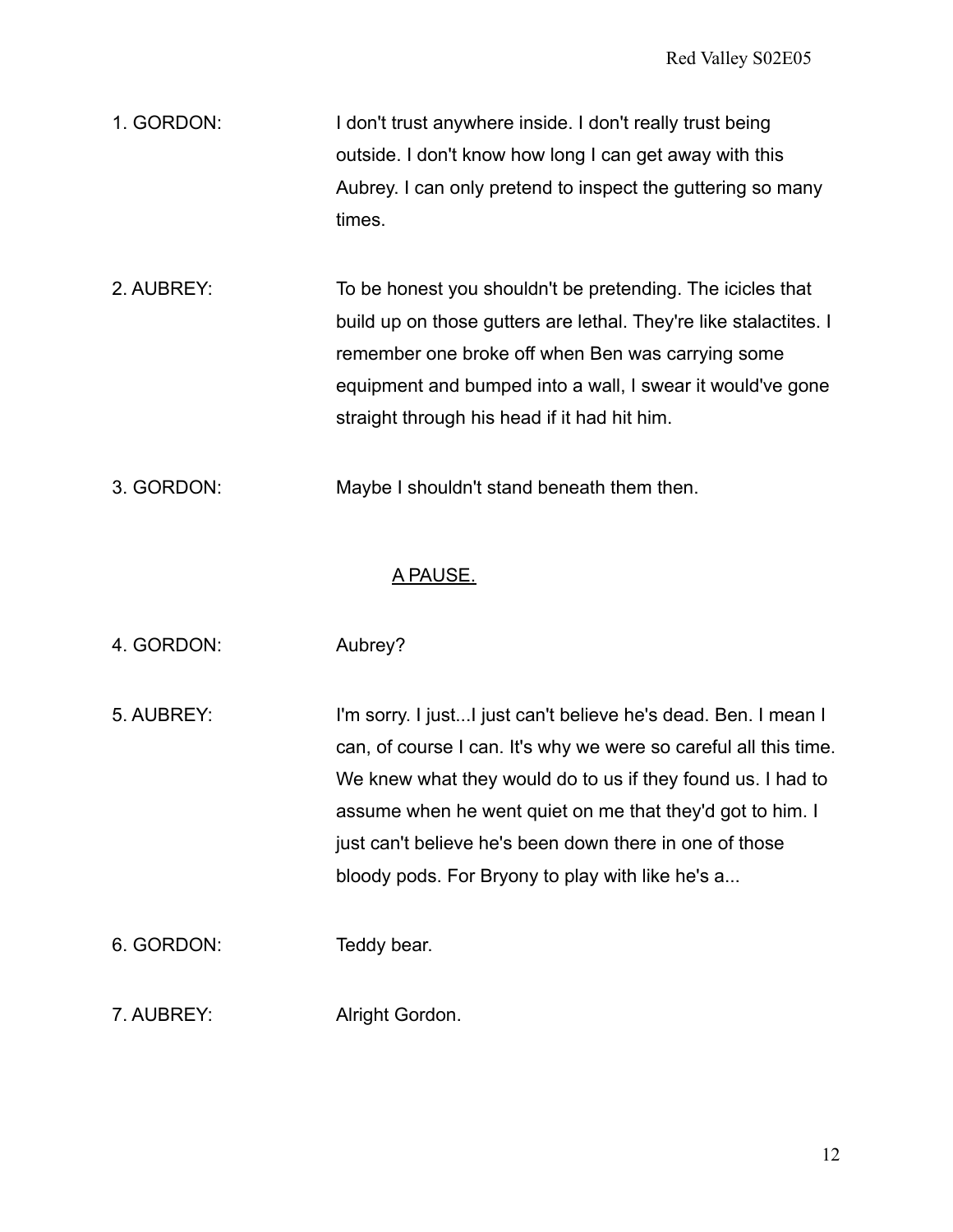| 1. GORDON: | At least you know it's equal opportunities butchery round |
|------------|-----------------------------------------------------------|
|            | here. Anyone's head can be sawn off.                      |

- 2. AUBREY: Ben Thomas was a lot of things but don't forget he helped you all get all the information you were searching for on Red Valley, just like me.
- 3. GORDON: You're right. I'm sorry. And I'm sorry about Ben Thomas. He was your friend.
- 4. AUBREY: Well, let's not carried away, he was a twat. How's Warren?
- 5. GORDON: He went back in tonight.
- 6. AUBREY: Again? But's it's only been -
- 7. GORDON: Five days. He's only been out of the lab for 3. This is the 5th time he's been in.
- 8. AUBREY: Why's she doing that?
- 9. GORDON: It's madness, isn't it? Clive Schill is right. If Warren's what you said he was, when he was in your van, you said he was the most valuable commodity Overhead could ever have. Why is she putting him at such risk if he's the golden egg?
- 10. AUBREY: Gordon, I need to know what she's doing there.
- 11. GORDON: I don't know what she's doing. Not the important stuff, I could never understand it.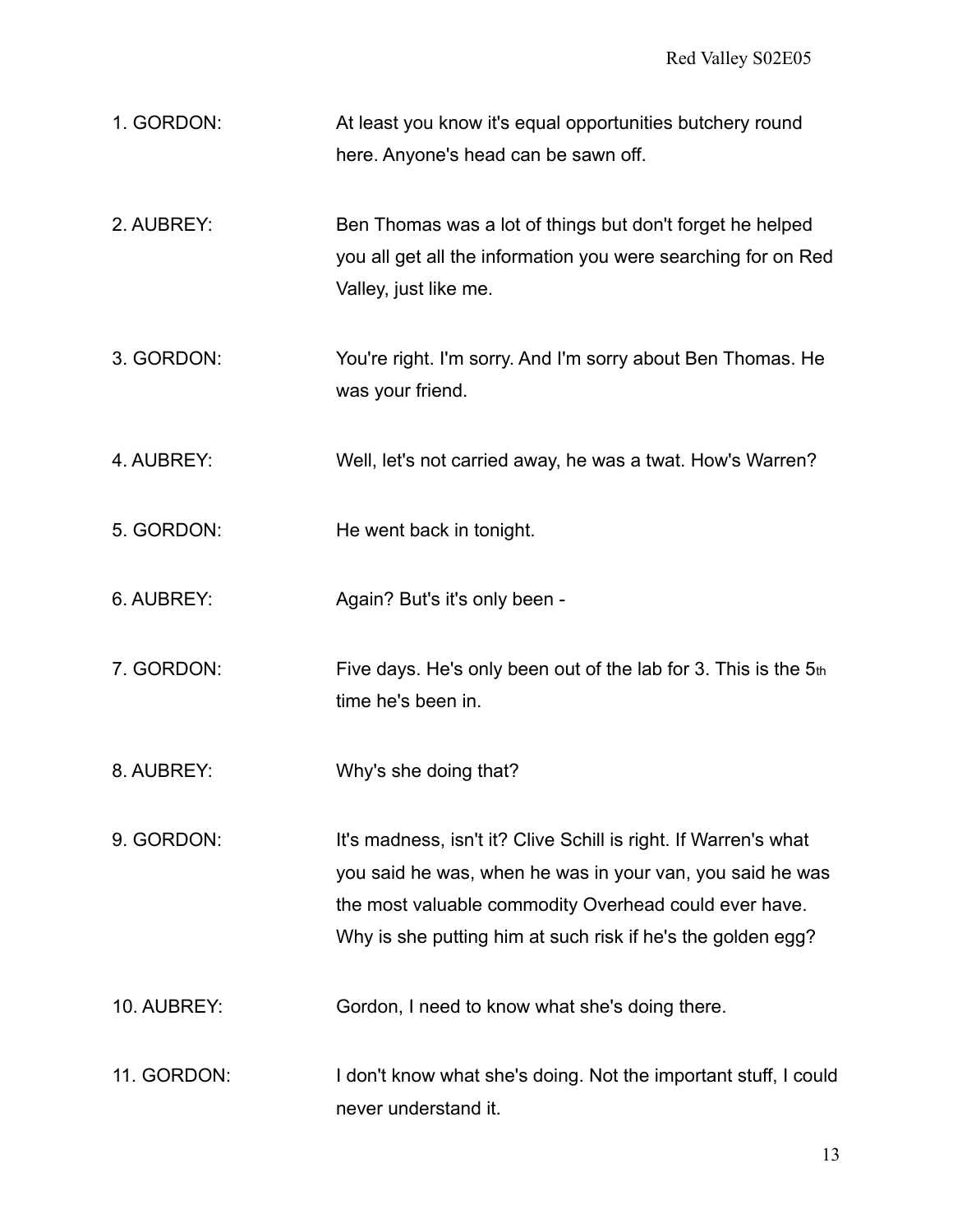1. AUBREY: But you're archiving for her as she goes right, so you have access to the data?

2. GORDON: Yeah, she makes me catalogue everything.

3. AUBREY: Gordon, I need you to get as much of that as possible on to a storage device and take it into the tunnel.

4. GORDON: What?

5. AUBREY: You can do it. Say you're...exploring. For your archiving or whatever. Head down the tunnel, go all the way to the reactor housing, leave it somewhere conspicuous.

6. GORDON: And what's going to happen to it in there?

- 7. AUBREY: There's another way into the tunnel. From the other side of Ballbag.
- 8. GORDON: There's...other mines that were supposed to be connected to it -

9. AUBREY: So you've seen the plans then.

10. GORDON: Yes, but...how do you know they're even built, or safe?

- 11. AUBREY: I've been poking around one of them. It went really far.
- 12. GORDON: How far?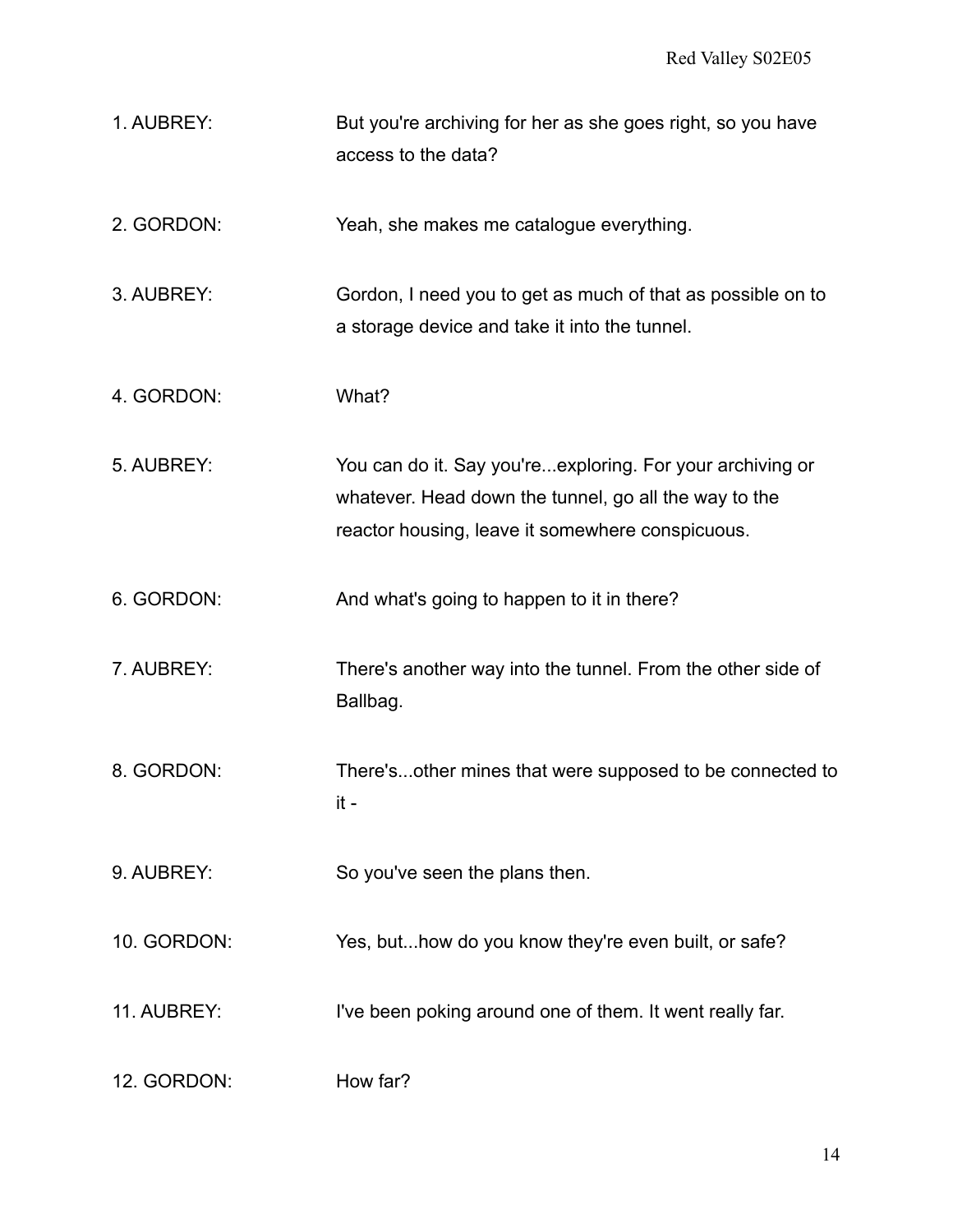- 1. AUBREY: I don't know, I got scared and came back out again.
- 2. GORDON: I don't know about this Aubrey.
- 3. AUBREY: Look it's risky enough me even being this close so we can talk over the comm. The weather won't always be able to hide me so well. You can't come out and meet me. And frankly, if we're seriously talking about getting both of you out of there one day we need to know whether that tunnel is a viable way in and out of the station. I thought you'd jump at the chance.
- 4. GORDON: To go down the terrifying tunnel built from an ancient granite mine into the middle of a mountain? Sounds thrilling.
- 5. AUBREY: Gordon, it's not a dungeon. Your end is fine, it's totally safe. It's wired in, there's lights, it's fine. It's a fascinating concept actually.
- 6. GORDON: Well send Grand Designs down there then.
- 7. AUBREY: Will you do it?
- 8. GORDON: I'm not going down there on my own. I'll take Warren when he next comes out.
- 9. AUBREY: But we don't know how long that could be. It could be weeks for all we know.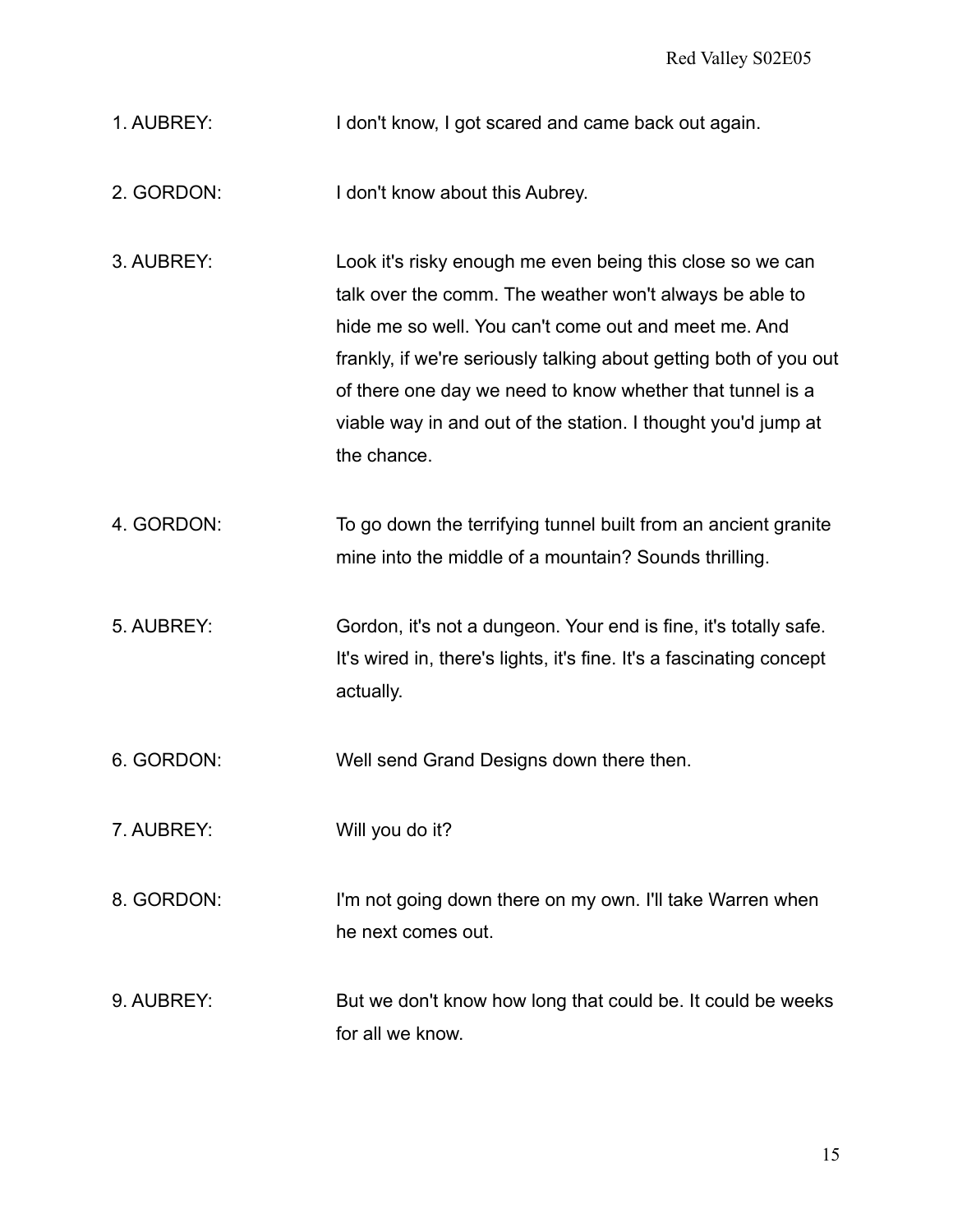| 1. GORDON: | I doubt it. Look, I'm not confronting a genuine phobia of |
|------------|-----------------------------------------------------------|
|            | being crushed by 1000 tons of rock when a tectonic plate  |
|            | moves miles beneath my feet by myself. Have you ever seen |
|            | The Descent?                                              |

2. AUBREY: No.

3. GORDON: Neither have I. For that exact reason.

4. AUBREY: Very few people get the opportunity to face a phobia as specific as that. It could be a real breakthrough for you.

- 5. GORDON: I don't know if I like you Aubrey.
- 6. AUBREY: Or you'll go down in history as the first man crushed to death by a ballbag.

CUT.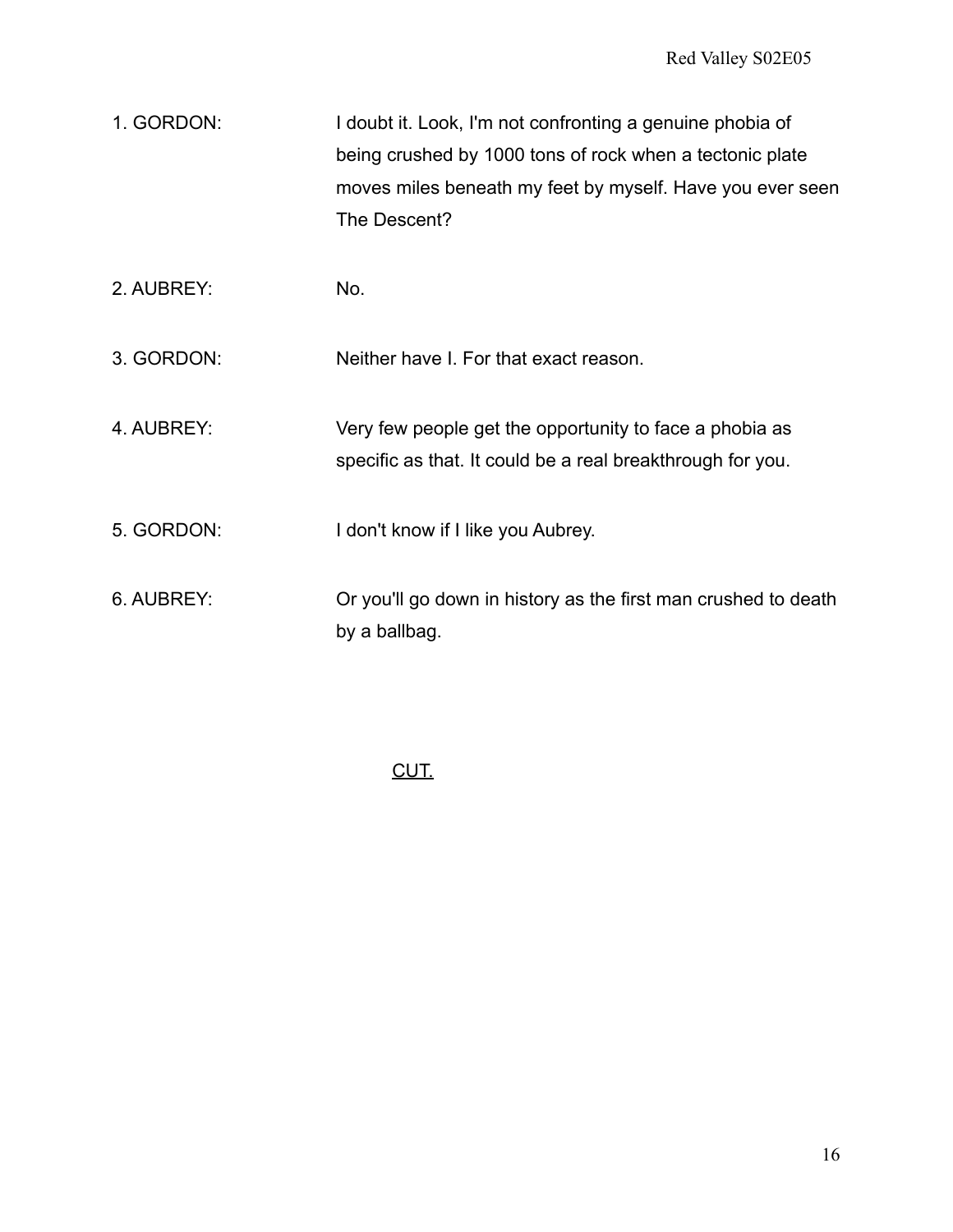## **SCENE 4**

# SOME TIME HAS PASSED. WARREN AND GORDON ARE AT THE ENTRANCE OF THE TUNNEL INTO THE MOUNTAIN.

| 1. GORDON:  | You've got more batteries for your torch?                           |
|-------------|---------------------------------------------------------------------|
| 2. WARREN:  | Yes.                                                                |
| 3. GORDON:  | Did you bring snacks?                                               |
| 4. WARREN:  | Snacks?                                                             |
| 5. GORDON:  | Yeah.                                                               |
| 6. WARREN:  | How long do you think this tunnel is?                               |
| 7. GORDON:  | It runs all the way into the mountain. Who knows.                   |
| 8. WARREN:  | What's in your bag? I thought it was, like, recording<br>equipment. |
| 9. GORDON:  | It's just stuff -                                                   |
| 10. WARREN: | Is that a sleeping mat?                                             |
| 11. GORDON: | I'm anxious about it Warren.                                        |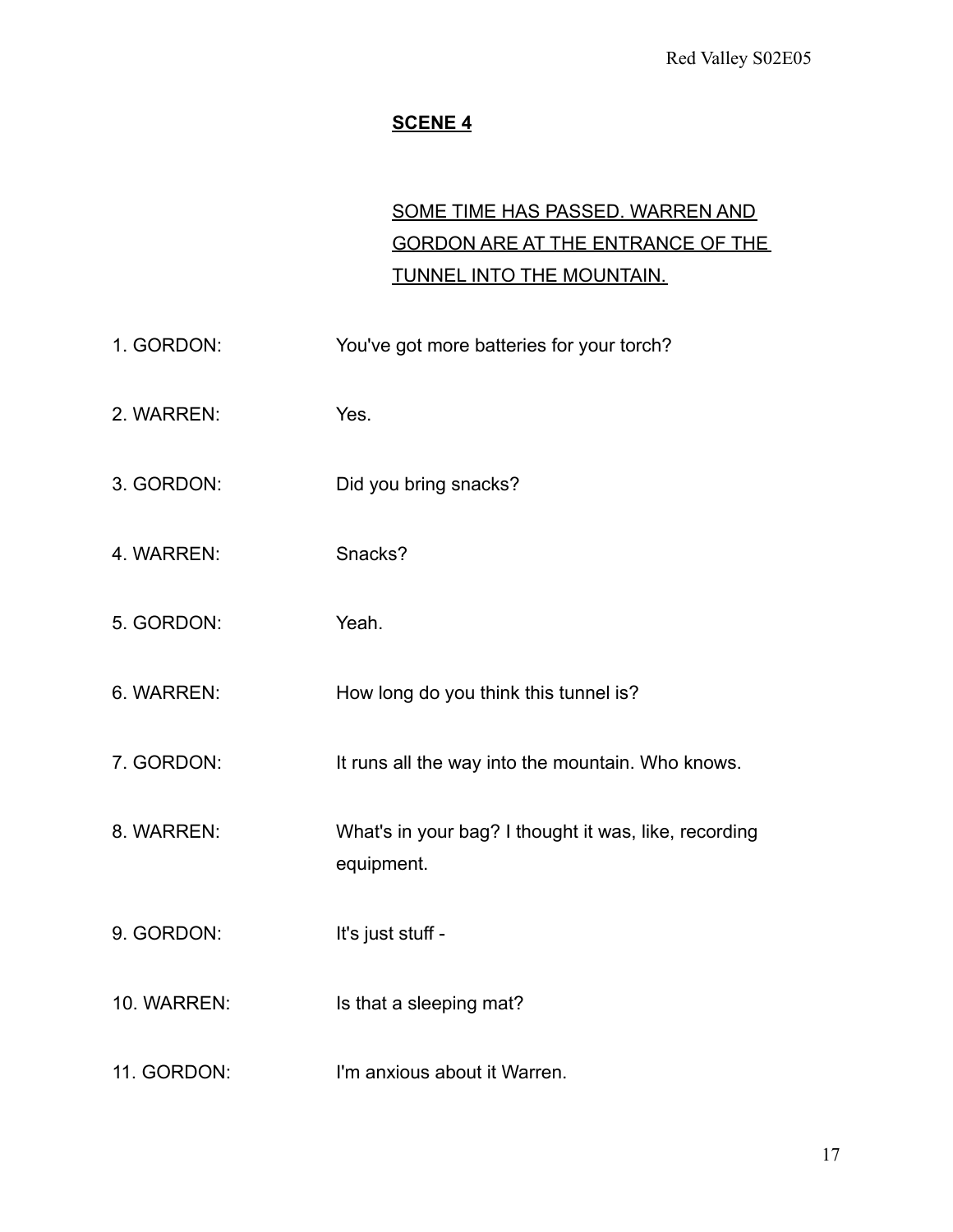1. WARREN: It was your idea. We don't have to go in. Who cares what's in there? I'll get the door.

# WARREN OPENS THE DOOR TO THE TUNNEL. **IT'S MASSIVE AND HEAVY.**

2. WARREN: Oh my God, it's heavy.

## GRUNTS WITH THE EFFORT.

- 3. WARREN: Do you have to speak Parceltongue to open this?
- 4. GORDON: Let me help.
- 5. WARREN: I've got it.
- 6. GORDON: I can -
- 7. WARREN: I said I've got it.

# IT FINALLY GIVES AND WARREN DRAGS IT'S HEAVY WEIGHT SO ITS FULLY OPEN. WARREN IS EXHAUSTED AT THE EFFORT.

8. GORDON: Warren. You've only been out of the lab a day, this is probably really stupid.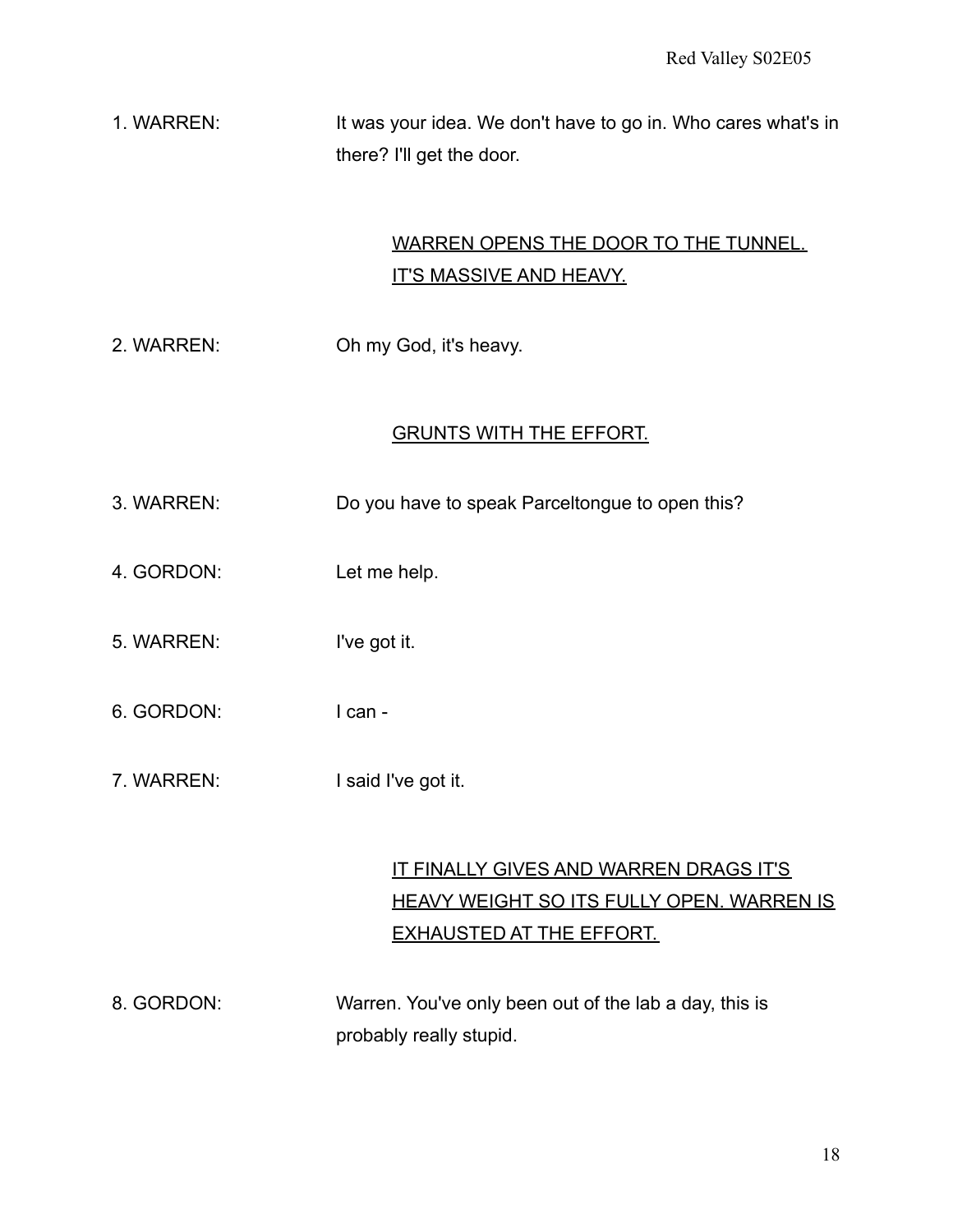- 1. WARREN: We don't do these things because they're easy, but because they're hard.
- 2. GORDON: Was that JFK?
- 3. WARREN: It's my best impression. This is very cool and scary isn't it.
- 4. GORDON: You sure you're okay?
- 5. WARREN: I'm fine. Are *you* okay?
- 6. GORDON: Prop the door with that bin would you.

#### CUT. THEY ARE A LITTLE WAYINTO THE TUNNEL.

- 7. GORDON: Did the lights just flicker?
- 8. WARREN: No it was me, just messing about with the torch. Be cool.
- 9. GORDON: I am cool.
- 10. WARREN: So. There *isn't* a prototype small micro -
- 11. GORDON: Small modular reactor.
- 12. WARREN: Right. There isn't one.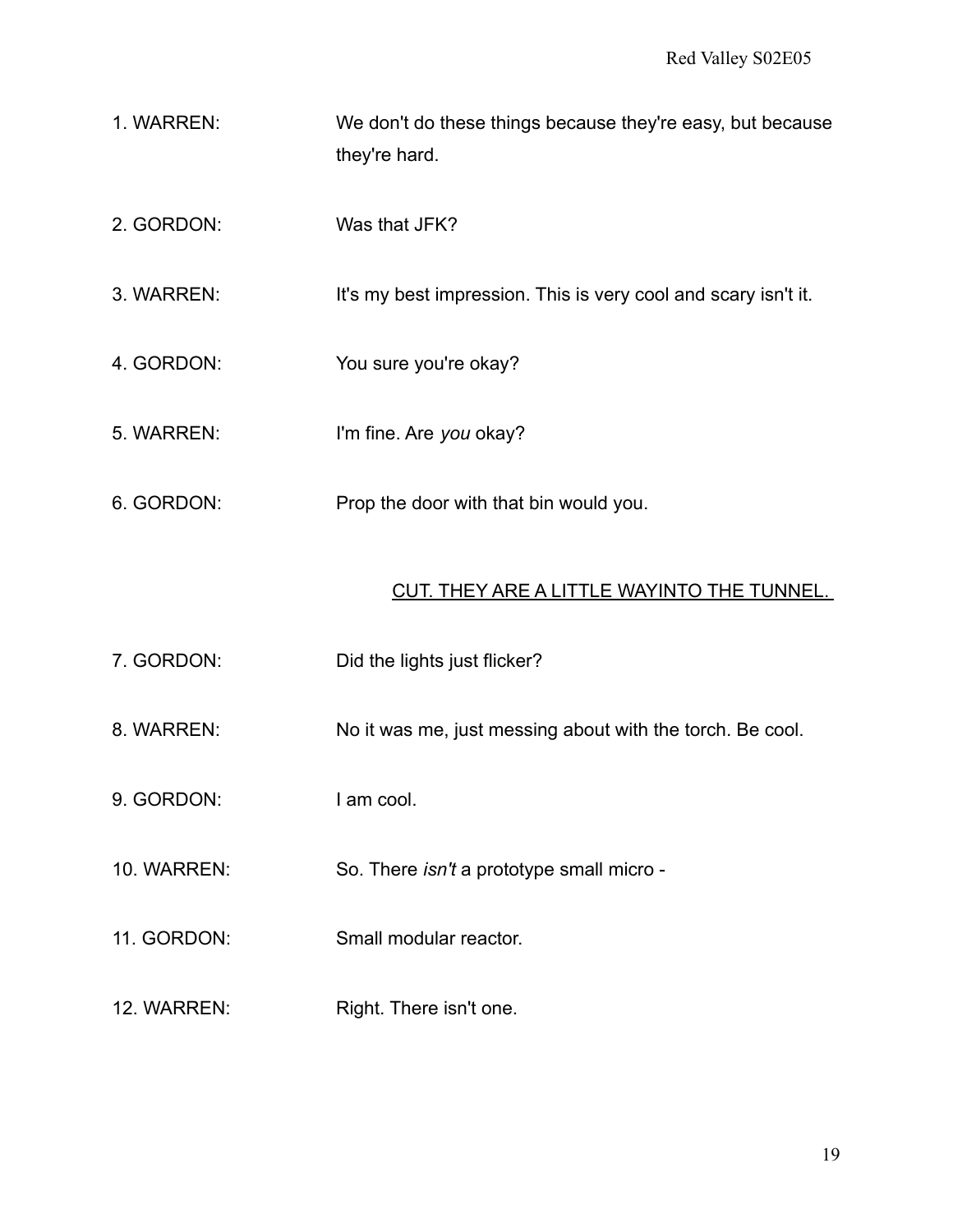- 1. GORDON: No, it was just like the seed vault. They built everything for it but never saw it through.
- 2. WARREN: Or maybe it was another smoke screen to hide something else.
- 3. GORDON: I don't think we'd be able to get in so easily if that was the case. Overhead wouldn't just leave the door unlocked if they had a cloned Triceratops down here or something.
- 4. WARREN: But how else would it feed, Gordon. It needs to feed. And it only eats...archivists.
- 5. GORDON: Shut up.

#### THEY WALK ON SILENTLY FOR A MOMENT.

6. WARREN: Heard any more from Aubrey? 7. GORDON: Yeah I spoke to her the other night. While you were hypersleeping. 8. WARREN: You don't have to whisper down here. 9. GORDON: Considering how we got in this predicament you're very laissez-faire about being overheard. 10. WARREN: What did she say?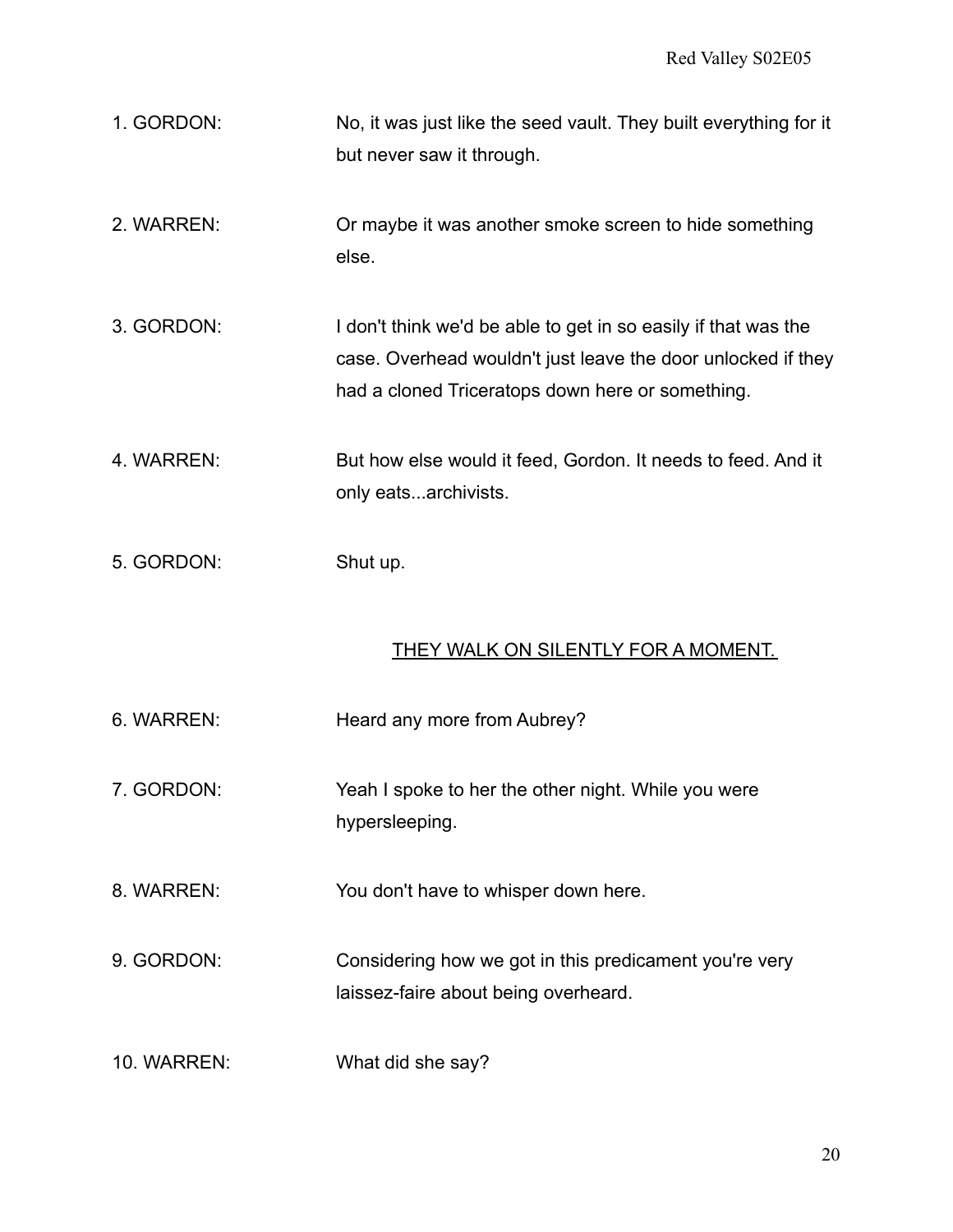- 1. GORDON: Not a lot. She mainly wants to hear about you of course.
- 2. WARREN: Well I am kind of a big deal.
- 3. GORDON: I'll be honest with you Warren. We're going down here because I'm leaving a data stick for Aubrey to pick up. She wants to know what's happening with you so we can help.
- 4. WARREN: What? That's wild!
- 5. GORDON: Are you angry?
- 6. WARREN: Why would I be angry. That is some covert shit. I thought it was a bit mad to be coming down here for a day out when you're clearly bricking it.
- 7. GORDON: I just thought. It's your confidential information, you know.
- 8. WARREN: I think we're a bit past that aren't we. So how is she collecting it?
- 9. GORDON: There is apparently another exit to the reactor housing that connects to a disused mining tunnel from the other side of the mountain. It's much further from her end but she's confident she can make it.
- 10. WARREN: Wow. All this going on while I'm in hypersleep. What else do you guys get up to?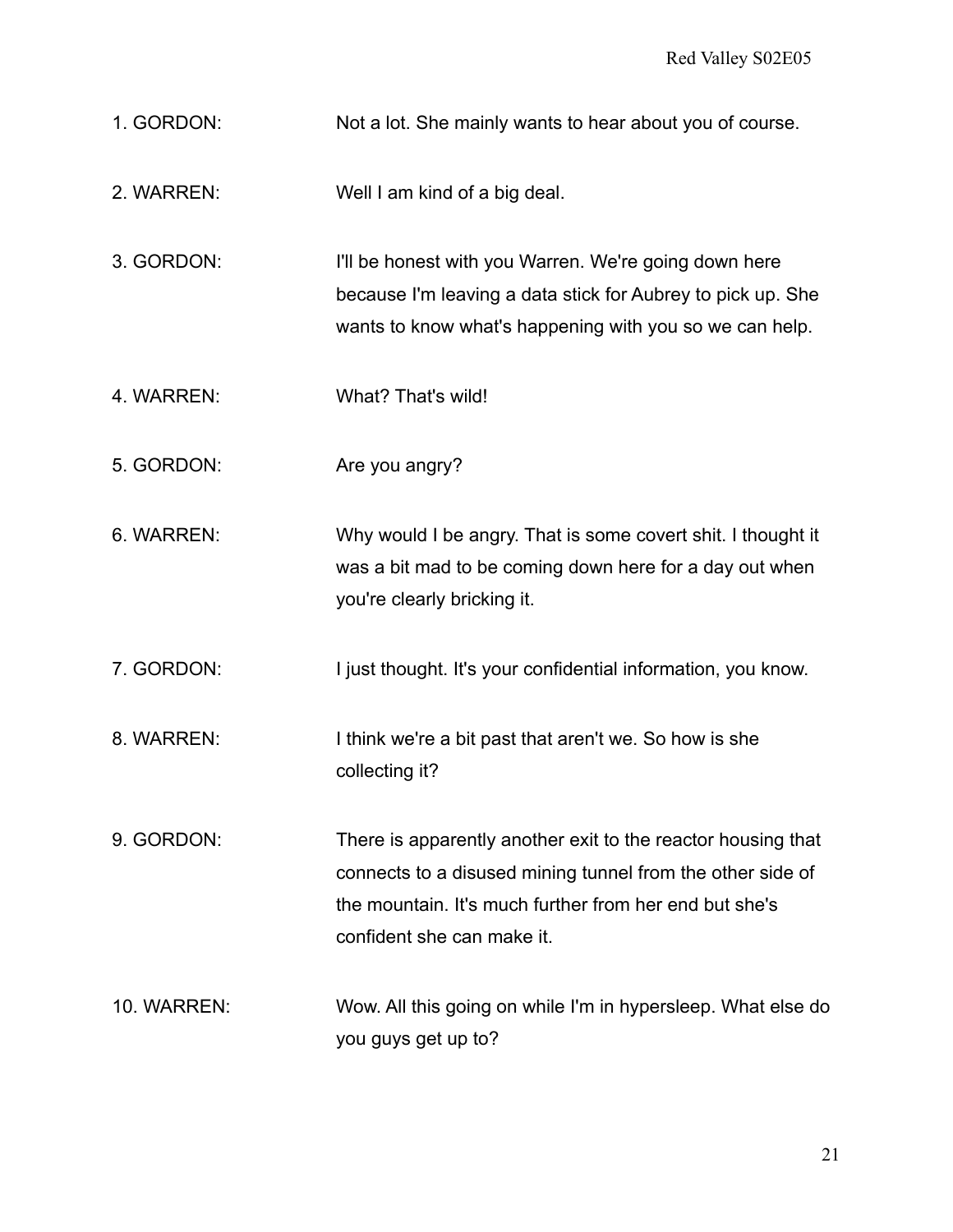- 1. GORDON: Nothing really. When you're frozen and everyone else is gone it's a bit...
- 2. WARREN: What?

3. GORDON: Nice to talk to someone.

- 4. WARREN: Right. I hoped the tortoise would be good for you but I appreciate she doesn't talk much.
- 5. GORDON: Hey, I trust Waffles. I still don't know if we can trust Aubrey. We don't know her. Not really. I just think we have to take the risk.
- 6. WARREN: Sure. Why not. I don't think anyone knows anyone to be honest, Gordon.

#### THEY WALK ON A LITTLE LONGER.

7. WARREN: Head of a dolphin, or tail of a dolphin?

# CUT. THEY'VE REACHED THE END OF THE TUNNEL. A FAIRLY LARGE HOLLOWED OUT SPACE. THEIR VOICES ECHO A BIT.

- 8. WARREN: I think this is it.
- 9. GORDON: Yeah. Great isn't it.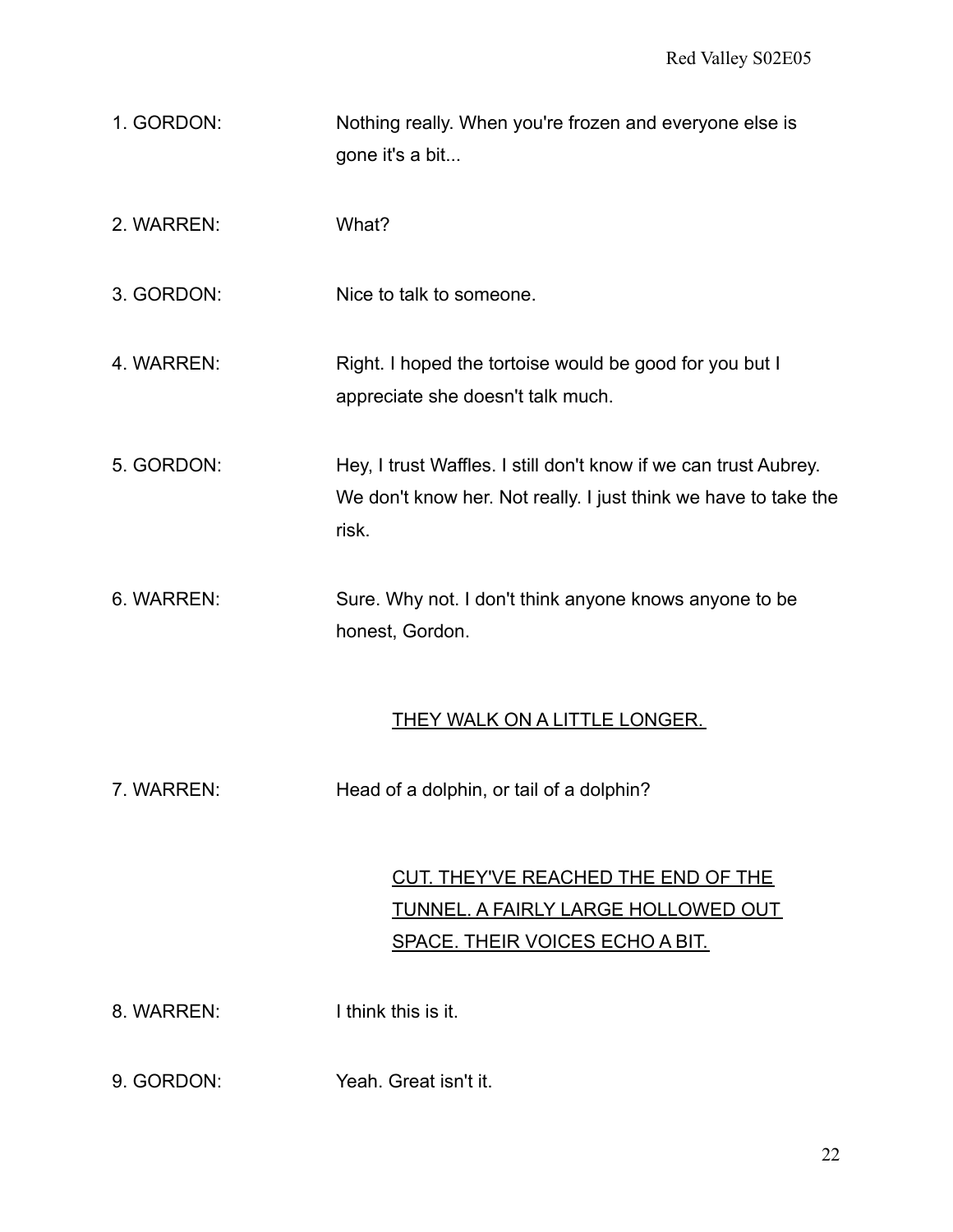## 1. WARREN: I mean, yeah. Got a Batcave kind of feel to it.

### A RUSTLE OF BISCUIT WRAPPERS.

| 2. GORDON: | Custard cream? |
|------------|----------------|
|            |                |

#### WARREN TAKES ONE.

- 3. WARREN: So it doesn't...do anything else. It's just this empty space.
- 4. GORDON: Well it's not empty. Look, this is where the reactor was going to go. You could deliver it on a couple of trucks, trolley it down here, assemble on site. It could run the station easily, the plan was it could run a whole community. That's what the pamphlet said anyway. Maybe it was all made up.
- 5. WARREN: Where are you going to leave all my secrets then?
- 6. GORDON: Oh yeah.

#### GORDON PULLS OUT A BAKED BEAN TIN.

7. GORDON: In one conspicuous tin of baked beans.

## GORDON PULLS OUT ONE MORE SMALL PACKAGE.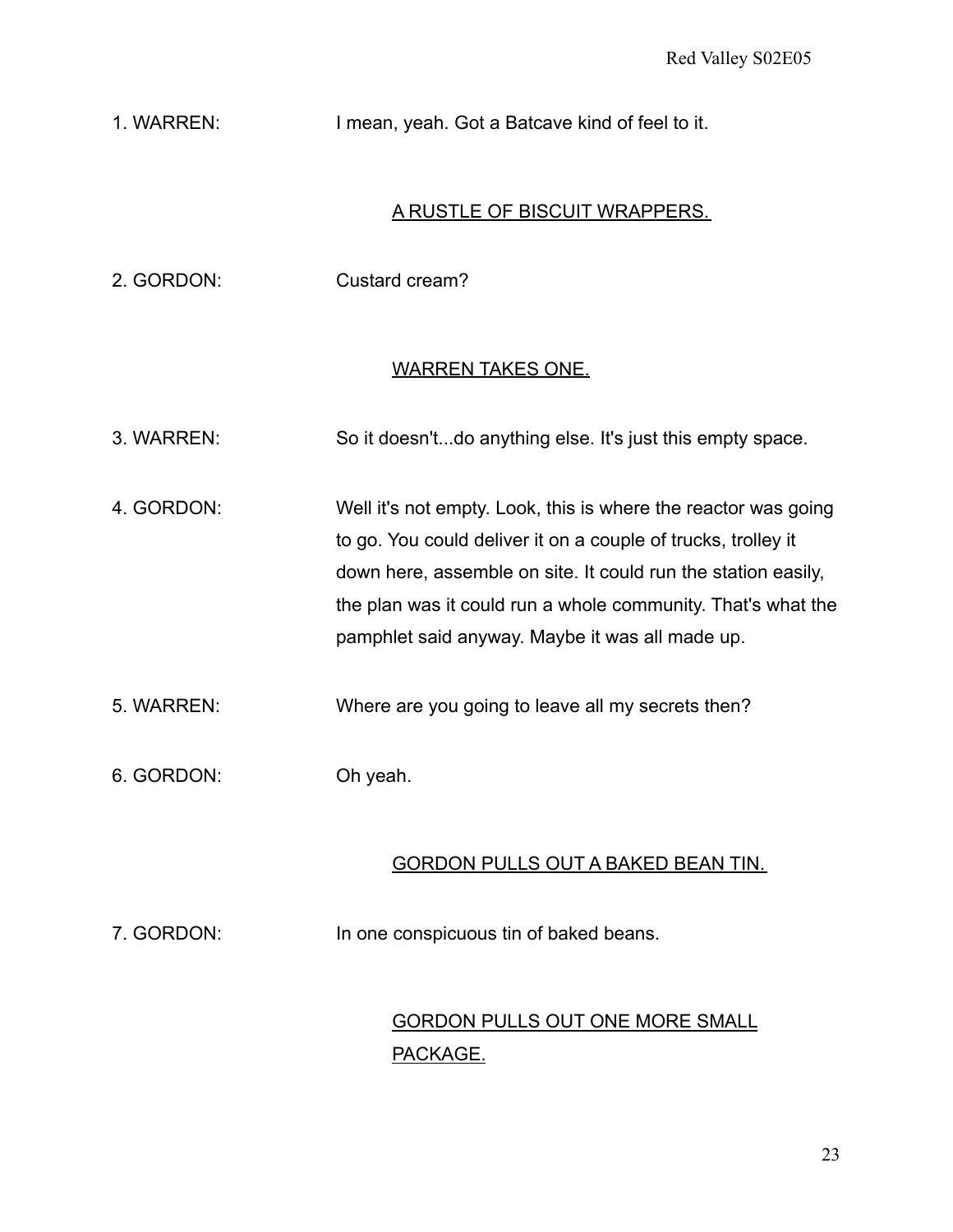- 1. WARREN: Is that one of our bakewell tarts?
- 2. GORDON: You said she liked bakewell tart.
- 3. WARREN: I said she gave me bakewell tart.
- 4. GORDON: Do you want me to take it back?
- 5. WARREN: No. Can we go? I'm cold.
- 6. GORDON: Sure.

## CUT. THEY'RE WALKING BACK. WARREN STOPS WITH A COUGHING FIT.

- 7. GORDON: You okay?
- 8. WARREN: Yep. Hang on.

# GORDON HAS SHONE HIS TORCH DIRECTLY AT WARREN.

- 9. WARREN: Hey, get your torch out of my eyes.
- 10. GORDON: You're coughing blood.
- 11. WARREN: Hmm. Only a little blood.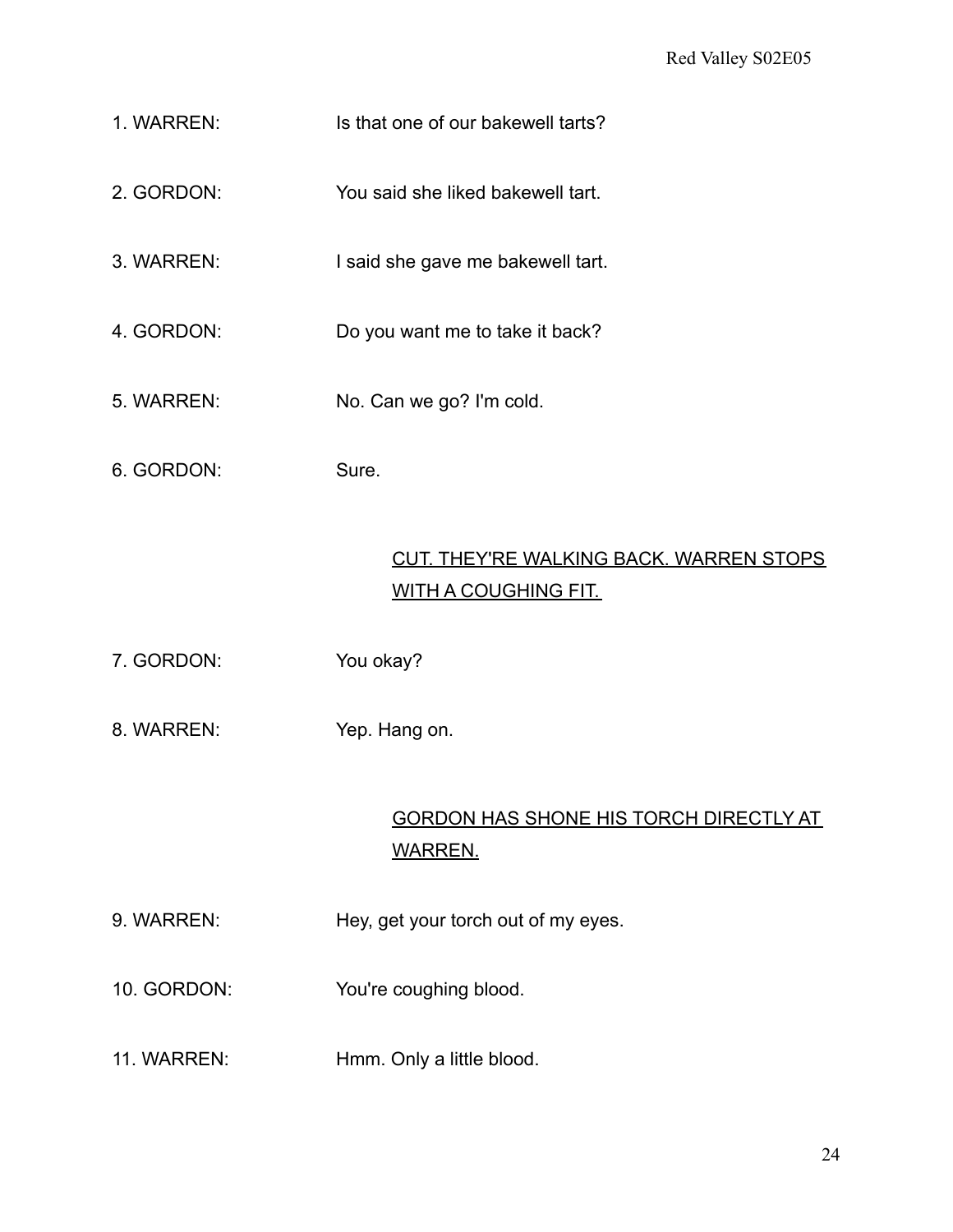- 1. GORDON: Warren.
- 2. WARREN: Let's get back.
- 3. GORDON: Warren, we need to talk about this. While we're able to.
- 4. WARREN: What do you mean?
- 5. GORDON: I don't know when we'll get a chance to talk without Bryony on your shoulder while you're...in a good mood.
- 6. WARREN: A good mood?
- 7. GORDON: You know what I mean.
- 8. WARREN: I don't want to do this.
- 9. GORDON: *You* don't want to do this? How do you think I feel?
- 10. WARREN: Yeah you seem like you're having a really bad time.
- 11. GORDON: What?
- 12. WARREN: Don't pretend this whole set up isn't your dream job, Gordon.

#### WARREN BEGINS TO WALK AWAY.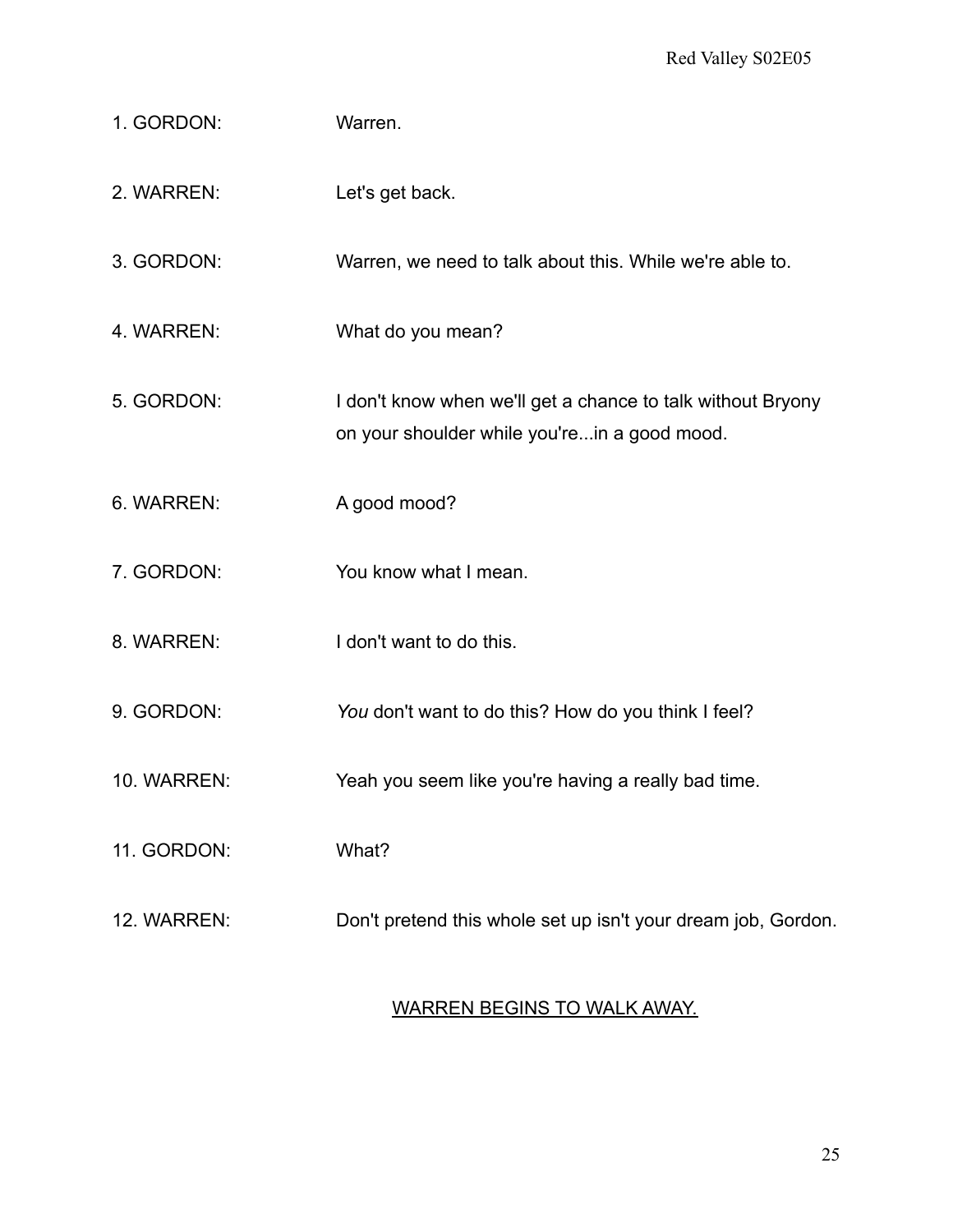| 1. GORDON: | Hey! I've spent the last few weeks scared out of my mind.   |
|------------|-------------------------------------------------------------|
|            | For both of us. And all the time I've been trying tomanage  |
|            | you. You're happy as Larry one minute, furious or upset the |
|            | next. I've heard you scream in the night, I've heard you    |
|            | crying in the mornings. Do you think that's fun for me?     |

- 2. WARREN: Plenty of material for your archive Gordon.
- 3. GORDON: I watched you run a scalpel through your own hand! And you barely flinched. I watch you over and over, you walk off to go back into that pod not knowing if you're going to come back out again and there's almost a spring in your step. It's obviously affecting you. You've lost weight, you're pale as milk, you're coughing up blood. Bryony treats you worse than a lab rat. I don't understand. Do you want...do you want to not make it out? Is that it?
- 4. WARREN: How's your memoir coming along?
- 5. GORDON: What?
- 6. WARREN: Your memoir, the one I found in the car on the way here. What was it called?
- 7. GORDON: Why do you want to talk about that?
- 8. WARREN: What was it called?
- 9. GORDON: War -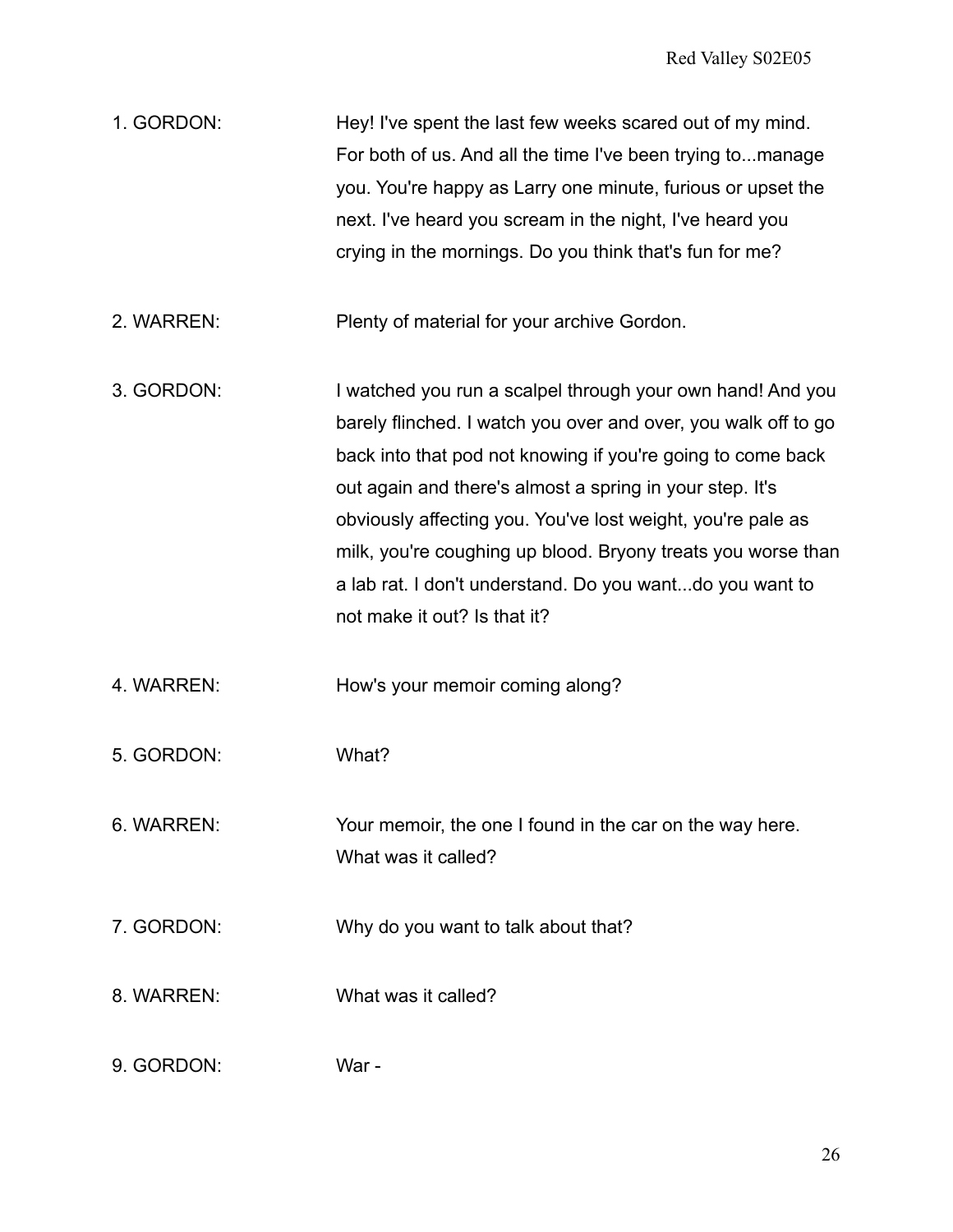1. WARREN: It was called 'You Can't Freeze a Soul - My Journey Into The Cryonic Void'. Would you care to elaborate on that choice of title?

2. GORDON: Warren, I never thought successful cryonic preservation could exist, I thought it was a joke science -

3. WARREN: I'd love to hear your ruminations on the nature of my soul Gordon. Or do you think I don't have one. Like every other nameless convict thrown on Overhead's conveyor belt of horrors. Don't tell me you don't lean in when Bryony starts using those long words. Don't tell me, that if the chips hadn't fallen a little differently, I wouldn't be just another tape for you to play to a different schmuck from Accounts in that fucking car park in the rain. If there's a spring in my step when I go into the cryosuite, it's because when I get in that pod I go nowhere. I think of nothing. I simply am not. And every time I go in I have that sliver of hope that if I do come out, the world might be a different place, and I might be a different person. It hasn't happened yet, so yeah, sometimes, I'm pretty disappointed when I come round. I'm sorry if that's bummed you out a couple of times on the way for your morning slash.

## SILENCE.

4. WARREN: I'm done, do you want to storm off or shall I?

5. GORDON: You can go.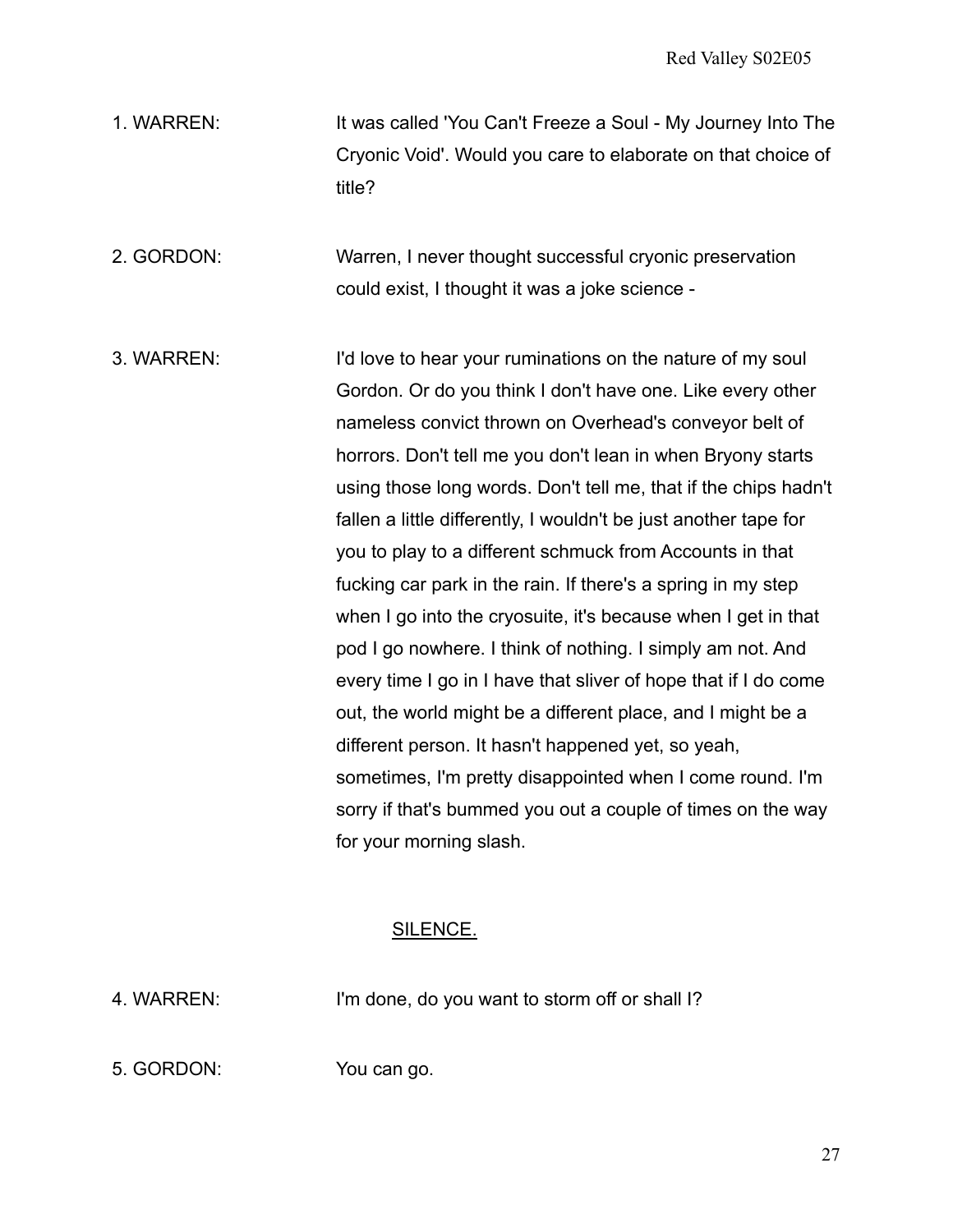1. WARREN: You don't like being down here on your own. You go.

2. GORDON: Okay.

CUT.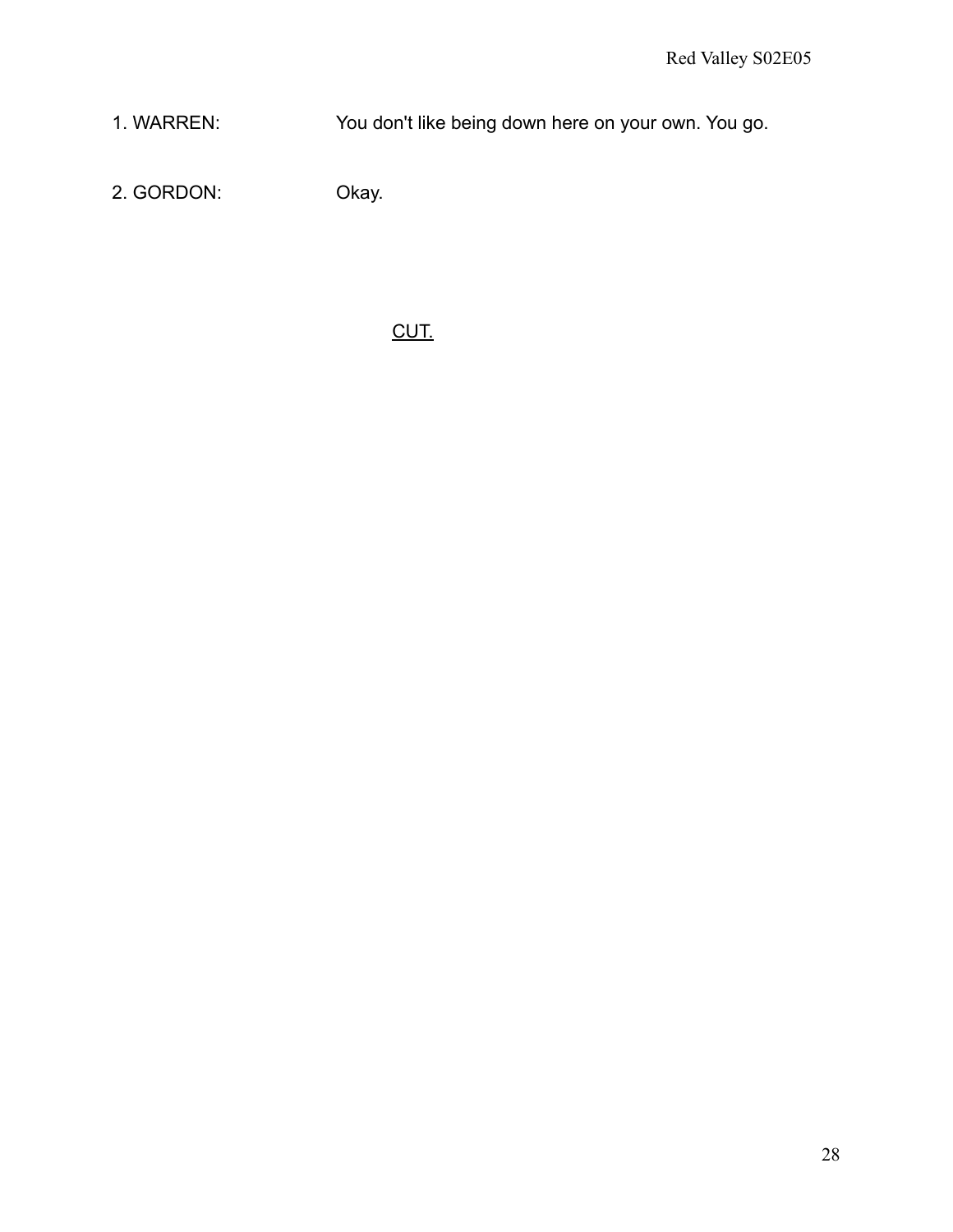## **SCENE 5**

# AUBREY IS MAKING HER WAY OUT OF HER END OF THE TUNNEL. SHE IS EXHAUSTED AND ELATED.

1. AUBREY: Oh thank God! Daylight! Sweet overcast freezing daylight! Right, right, so -

## SHE PULLS OUT HER PHONE TO LOOK AT HER MEASUREMENTS.

2. AUBREY:  $\blacksquare$  - that was 2 hours to get in, 1 hour 40 to get back, 17,464 steps. Jesus.

> SHE DRAGS HERSELF BACK TO THE VAN, PARKED AT THE MOUTH OF THE TUNNEL. SHE GETS IN, REMOVING HER JACKET AND HAT, COLLAPSING INTO A SEAT.

3. AUBREY: Bloody hell. Right. It's 15:30. I have the data. I'll look at it now.

#### SHE PAUSES.

4. AUBREY: Actually I'm going to have a nap. And then I'll look at it.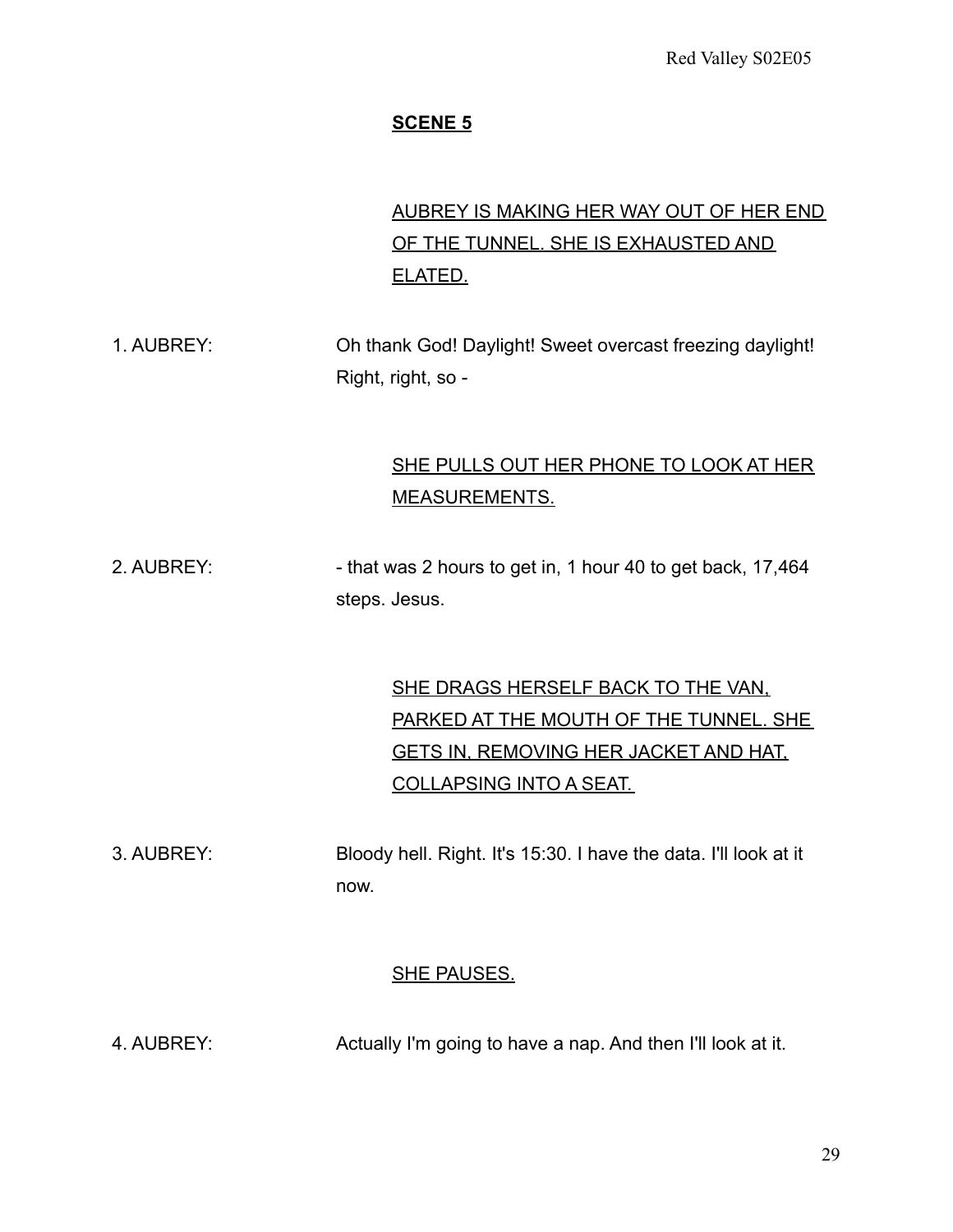# CUT. HOURS HAVE PASSED. QUIET IN THE VAN. IT'S NIGHT. SUDDENLY THE COMM BURSTS TO LIFE, WAKING AUBREY WITH A START.

- 1. GORDON: Aubrey? Aubrey?
- 2. AUBREY: Christ what time is it...

# SHE LURCHES TO TURN ON A LIGHT, KNOCKING A WATER BOTTLE OVER WITH A CLATTER.

- 3. AUBREY: Shit. Hello? Gordon?
- 4. GORDON: You're there.
- 5. AUBREY: Yes, I'm here. Sorry, I fell asleep. What time is it?
- 6. GORDON: It's a little after midnight.
- 7. AUBREY: Midnight?! How the hell is it...bloody hell, I was more tired than I thought. Gordon, I did it. I've got it. I've got the data.
- 8. GORDON: That's brilliant Aubrey.
- 9. AUBREY: I haven't looked yet. But I'm all over it. I've had my nights sleep already apparently. But the tunnel is almost completely safe, it's a bit twisty and turny, and a bit dark and spooky, but it's there, it runs straight into the reactor room. Or cave, or whatever it is. And there was your bloody baked bean tin! I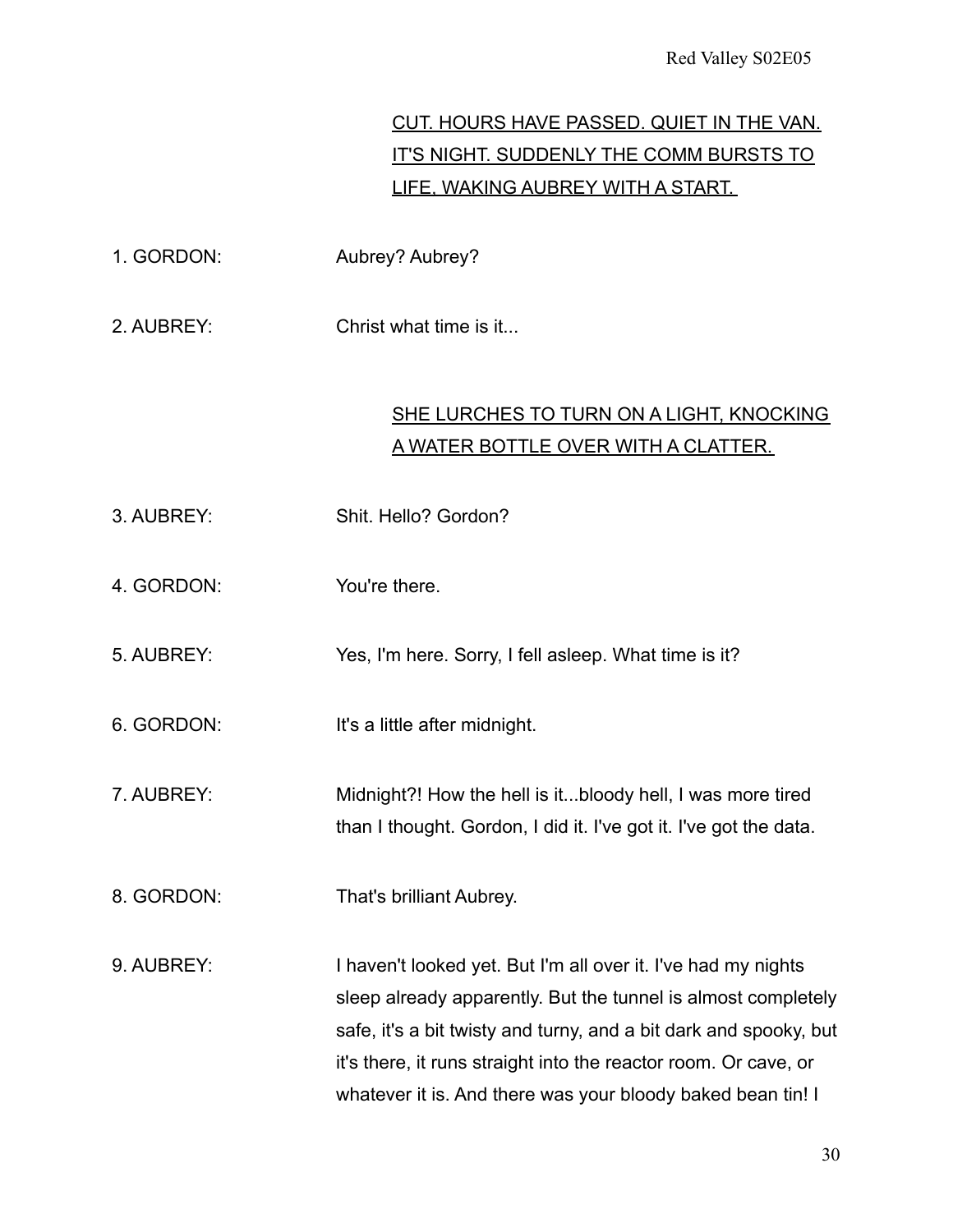sat and ate half that bakewell tart on the spot. Thank you Gordon. It must've been hard.

- 1. GORDON: Yeah.
- 2. AUBREY: Gordon what's wrong?
- 3. GORDON: She put him back in again.
- 5. AUBREY: Oh, God.

6. GORDON: We got out of the tunnel. We'd had a falling out. I'm just trying to look out for him Aubrey, he was coughing up blood. I should never have taken him down there, it was just because I was too bloody frightened to do it on my own...

- 7. AUBREY: What happened?
- 8. GORDON: She was waiting for us. At the entrance. Told us off like we were kids staying out too late. I tried to protest but they acted like I wasn't even there, trying to stare each other out. And off they went. He's already in the pod.
- 9. AUBREY: We're going to do this Gordon. We're going to save him. Alright?
- 10. GORDON: Alright.
- 11. AUBREY: We can do this. You and me.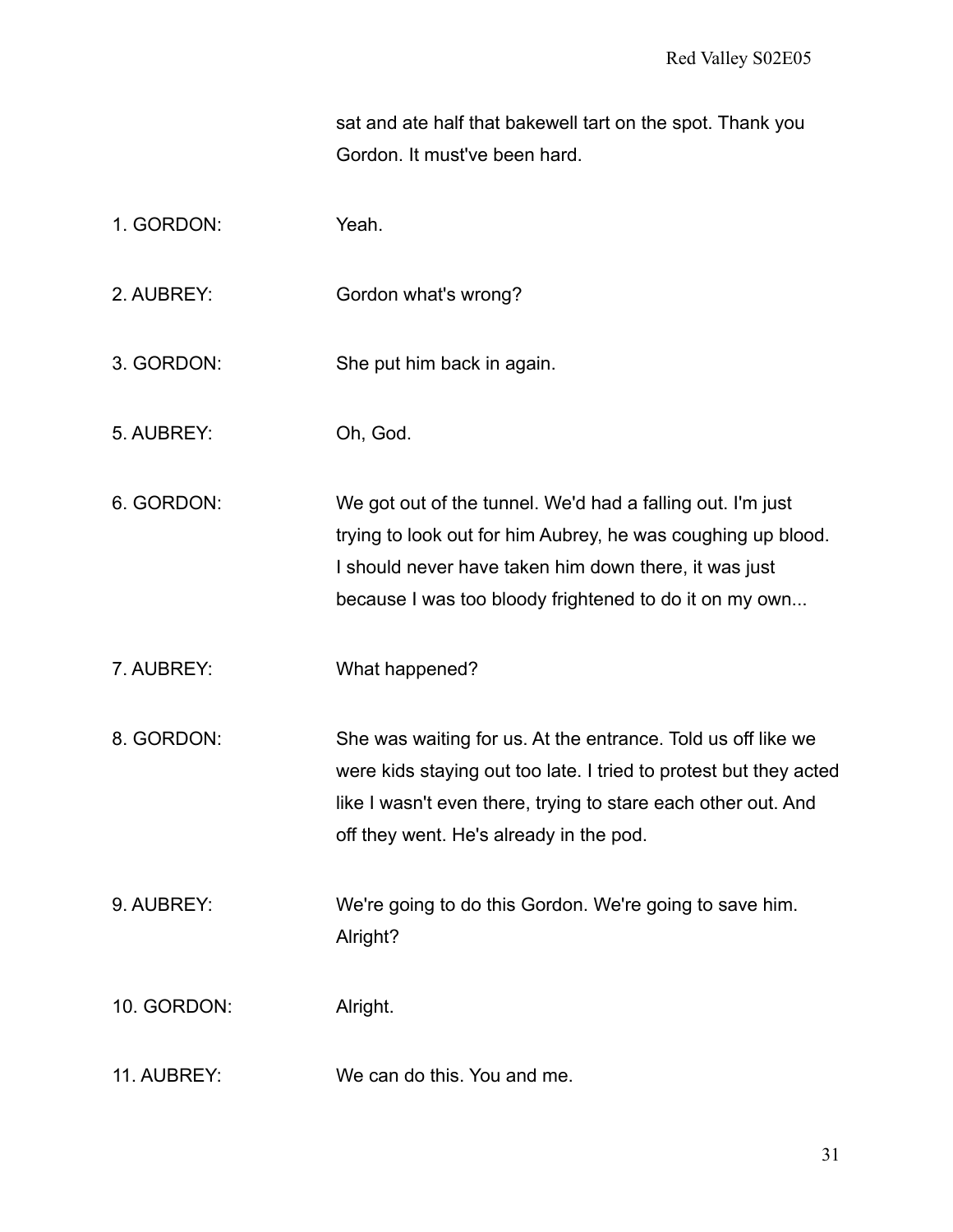| 1. GORDON: | Alright.                                              |
|------------|-------------------------------------------------------|
| 2. AUBREY: | I mean, mainly me. But you can help.                  |
| 3. GORDON: | Thanks.                                               |
| 4. AUBREY: | Well I'm up now. You want to play cards or something? |

# CUT.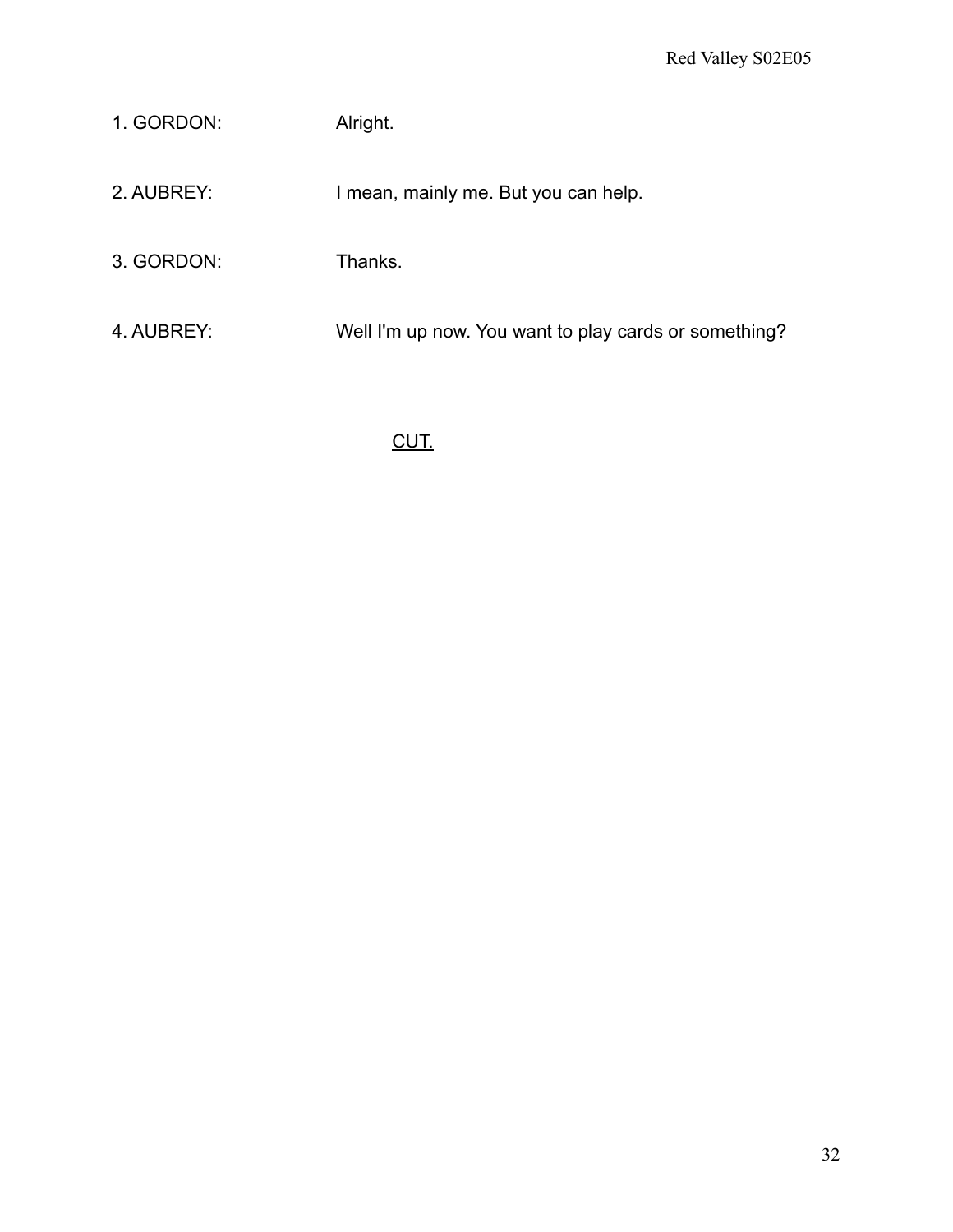# **SCENE 5**

## 2064. AUBREY IS IN THE QUARANTINE SUITE.

| 1. GORD:              | Would you like me to play the next entry, Aubrey? |
|-----------------------|---------------------------------------------------|
|                       | <u>A LONG PAUSE BEFORE AUBREY ANSWERS.</u>        |
| 2. GORD:              | Would you like me -                               |
| 3. AUBREY:            | No.                                               |
| 4. GORD:              | Would you like to talk about your feelings.       |
| 5. AUBREY:            | No.                                               |
| <u>ANOTHER PAUSE.</u> |                                                   |
| 6. GORD:              | There's a patch coming through from Hester.       |
| 7. AUBREY:            | Sure.                                             |
| 8. HESTER:            | Hey. How you doing?                               |
| 9. AUBREY:            | It's after 3, why are you awake?                  |
| 10. HESTER:           | Do either of us really sleep any more?            |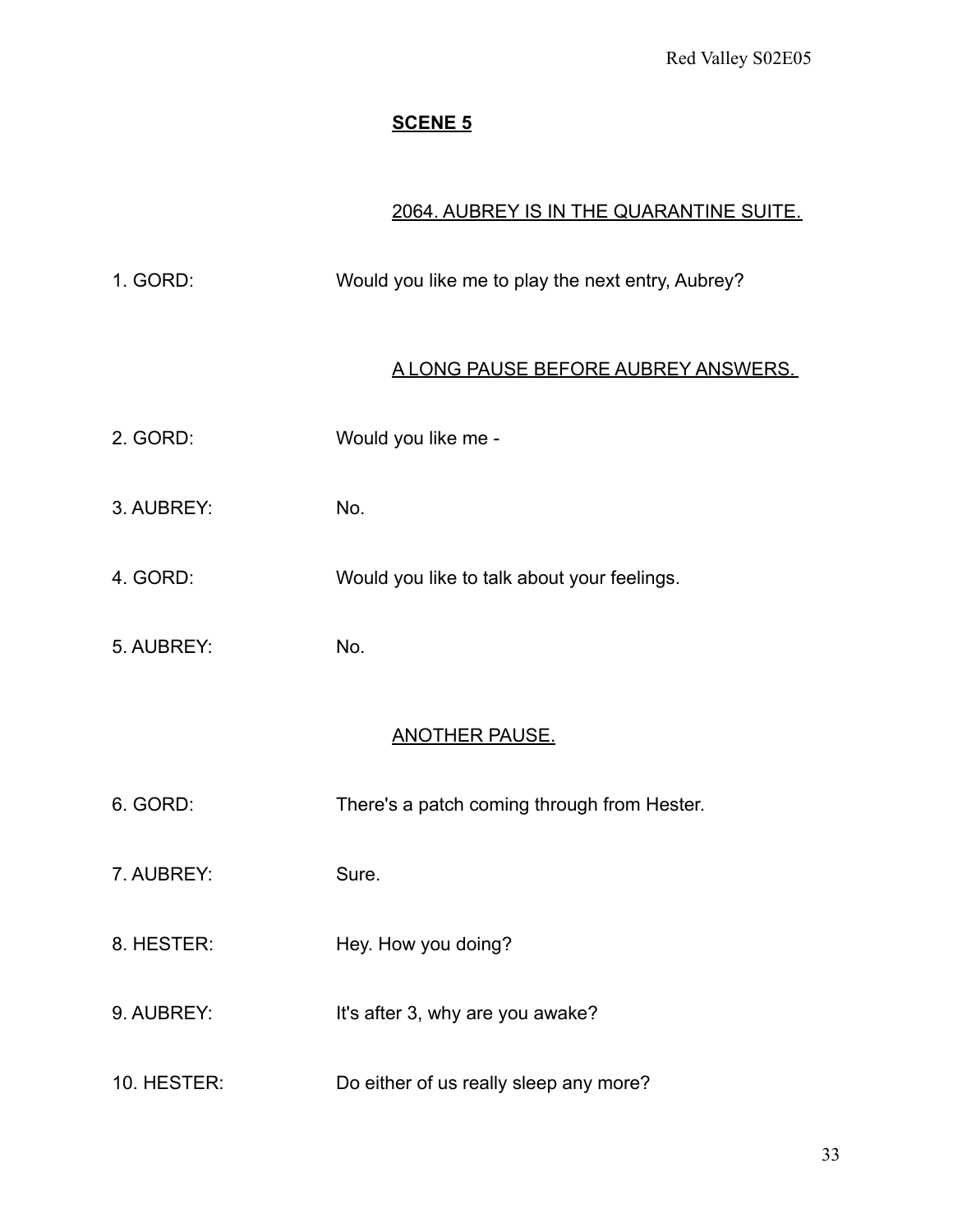- 1. AUBREY: Your shift's at 7 though.
- 2. HESTER: How is he?
- 3. AUBREY: Warren Godby has been out for the count for the last 4 hours. I have been watching him snore for a very long time. Thank God the quarantine glass is so thick.
- 4. HESTER: How'd the evening go?
- 5. AUBREY: The same. Still confused. I thought it wouldn't take this long for him to come round.
- 6. HESTER: Don't start that big brain going. We knew it was going to be a different emergence to any other. He'll be fine. It's just taking longer.
- 7. AUBREY: I know. I want you to sleep, okay?
- 8. HESTER: Okay.
- 9. AUBREY: See you in a bit.
- 10. HESTER: Goodnight.

## HESTER PATCHES OFF.

1. AUBREY: Alright Warren. Visiting time's over. Time for cards with Gordon.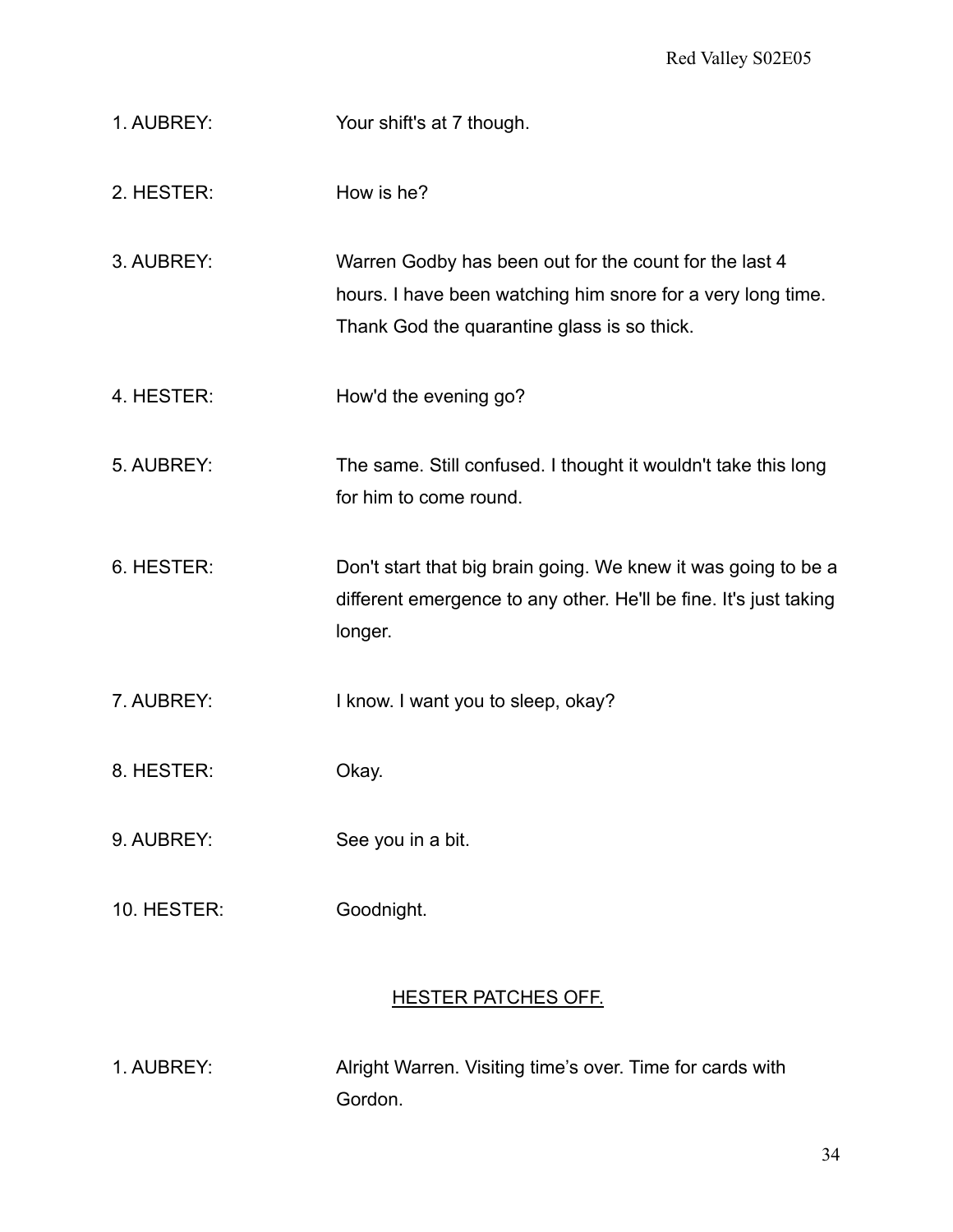AUBREY GETS UP FROM HER CHAIR WITH SOME EFFORT AND WALKS TO THE DOOR. SHE PULLS IT OPEN AND WALKS A SHORT DISTANCE DOWN AN ECHOEY CORRIDOR TO ANOTHER ROOM. THE CRYOSUITE. SHE HAS TO USE A FINGERPRINT READER TO ENTER. SHE PLACES HER FINGER ON A PAD AND IT BEEPS. GORD'S VOICE ECHOES IN THE CORRIDOR.

2. GORD: Fingerprint verified. Wood, Aubrey Jane. Cryosuite.

## THE DOOR OPENS WITH A HEAVY CLUNK.

- 3. AUBREY: Feels a bit much.
- 4. GORD: You're responsible for setting up security, not me.
- 5. AUBREY: Good point.

## SHE STEPS FURTHER INTO THE ROOM. LITTLE BEEP BOOPS IN THE BACKGROUND.

- 6. AUBREY: This is weird.
- 7. GORD: Which part?
- 1. AUBREY: I haven't been in here since I changed your voice. I'm looking at Gordon in his cryopod, and talking to him at the same time.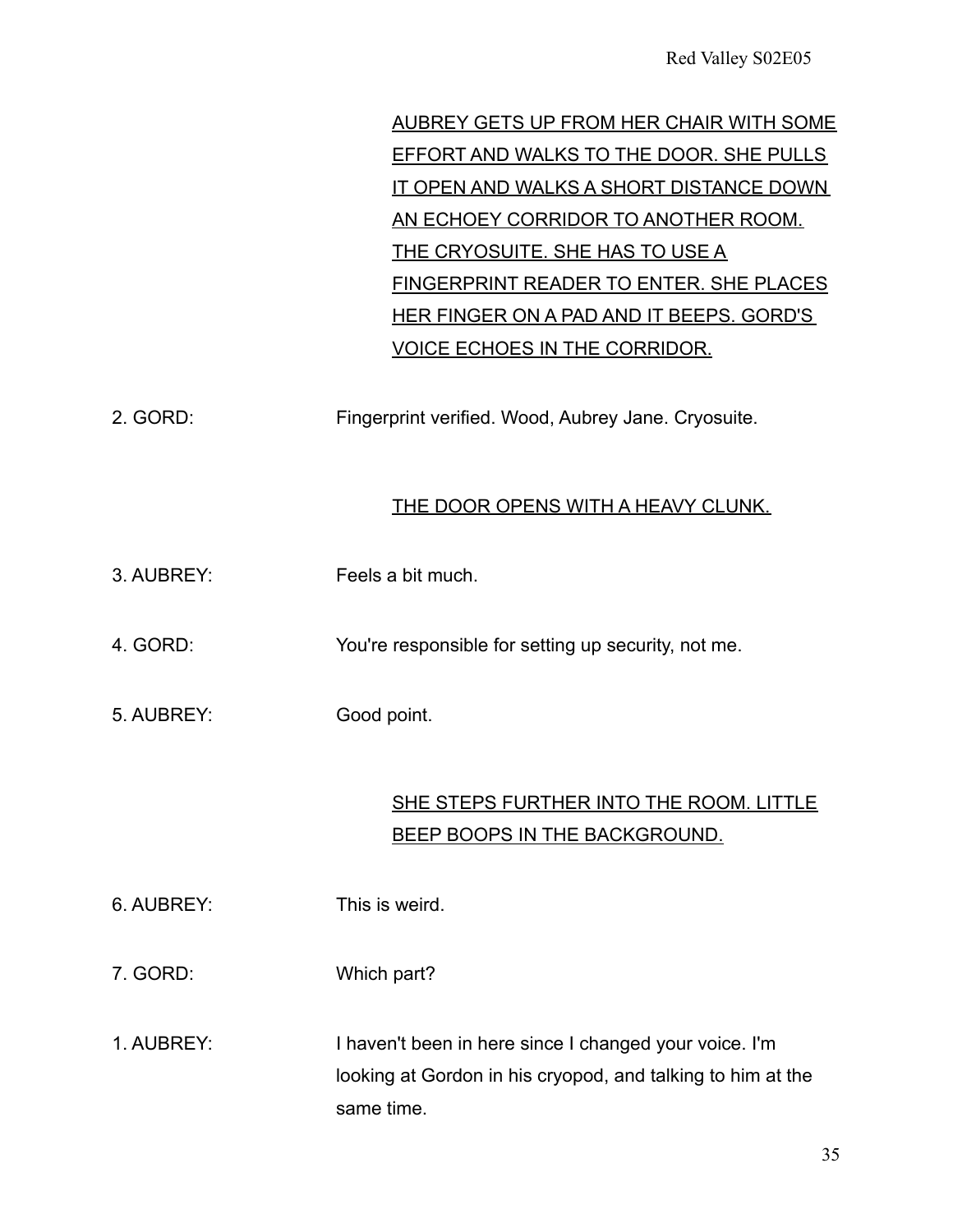2. GORD: You're talking to a vir -

3. AUBREY: Yes, I know. But you understand how that might be weird.

4. GORD: I appreciate the dichotomy.

## AUBREY SIGHS IRRITABLY AND WALKS AROUND THE POD TO ASSESS IT.

5. AUBREY: How are his readouts doing.

6. GORD: The self-diagnostics on Gordon's cryopod repeat every 12 hours. Nothing has been outside of acceptable parameters.

7. AUBREY: And the generator, how's the back up?

8. GORD: Grace carried out the the monthly back up generator service on the 30th with no issues. This was in last week's report.

9. AUBREY: Yes. Thank you.

# PAUSE. AUBREY SPEAKS A LITTLE QUIETER, DIRECTLY AT THE CRYOPOD IN FRONT OF HER.

1. AUBREY: I know all the fuss is going on in Quarantine next door. I just don't want you to think we've forgotten about you Gordon.